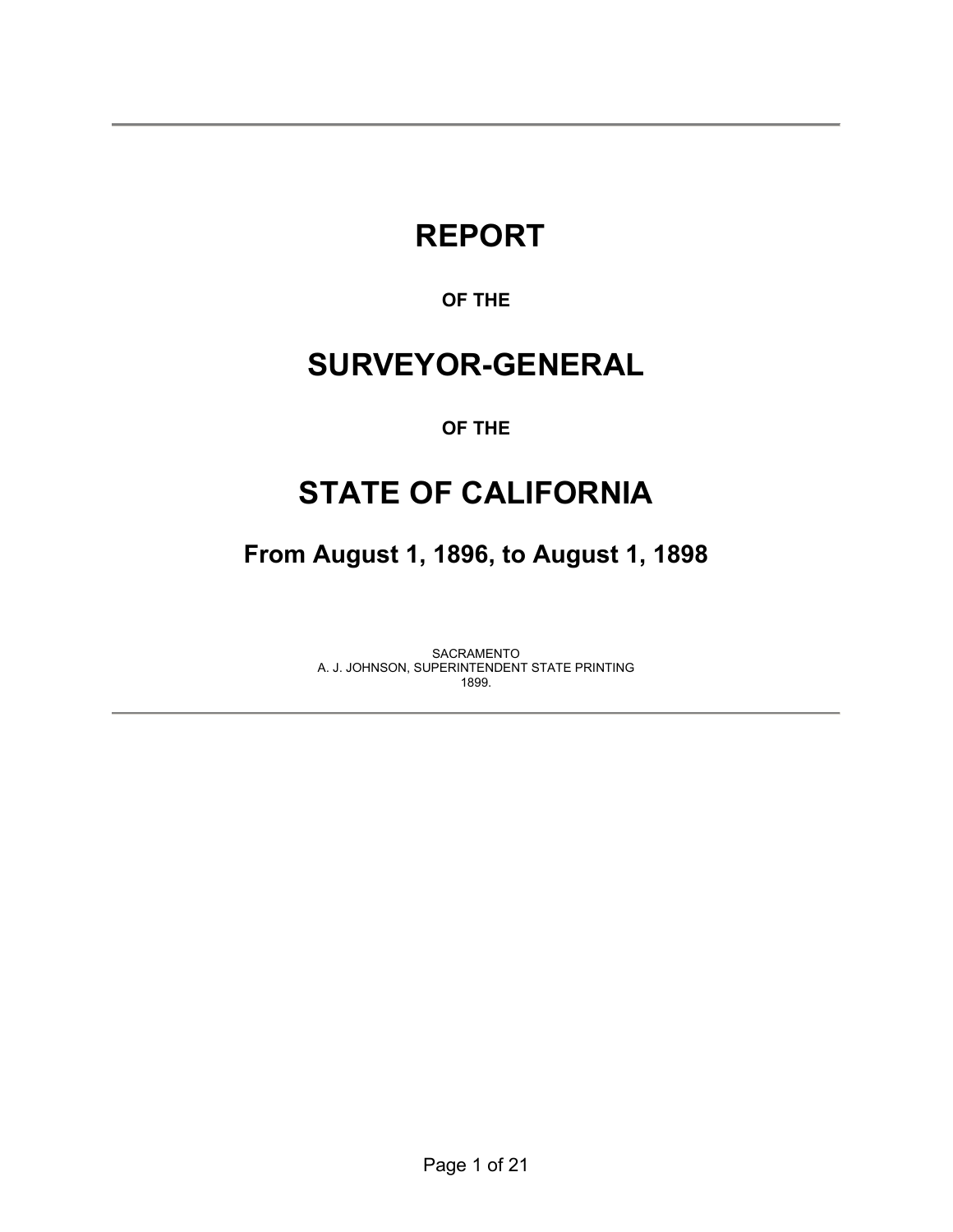#### STATE OF CALIFORNIA, OFFICE OF THE SURVEYOR GENERAL, SACRAMENTO, CAL., September 15, 1898.

*To His Excellency,* JAMES H. BUDD, *Governor of California.*

DEAR SIR: In accordance with the requirements of the law relating to the duties of the Surveyor-General, I have the honor to submit the following report of the transactions of this office from August 1, 1896, to August 1, 1898.

> M. J. WRIGHT, Surveyor General, and ex officio Register of State Land Office.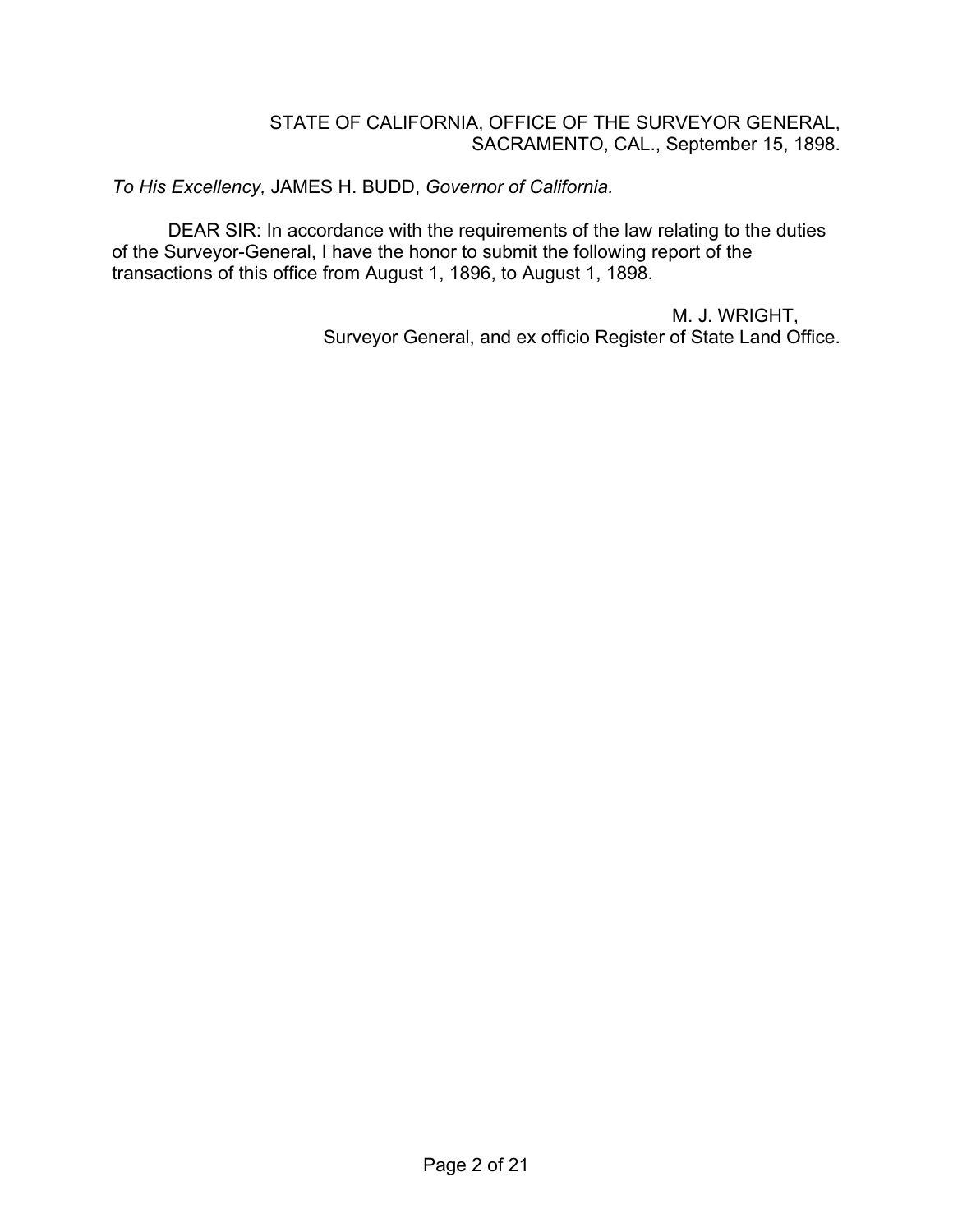## **GENERAL OFFICE BUSINESS**

#### AMOUNT OF FEES COLLECTED BY SURVEYOR-GENERAL.

 $\frac{1}{2}$ 

 From August 1, 1896, to August 1, 1898, the Surveyor-General collected and paid into the State Treasury the following fees:

| 1896 -   | August.  | \$224 50    |
|----------|----------|-------------|
|          |          | 264 00      |
|          | October. | 186 50      |
|          |          | 175 00      |
|          |          | 376 00      |
| $1897 -$ |          | 389 00      |
|          |          | 366 50      |
|          |          | 395 00      |
|          |          | 372 50      |
|          |          | 340 50      |
|          |          | 27150       |
|          |          | 365 50      |
|          |          | 921 50      |
|          |          | 510 50      |
|          |          | 461 00      |
|          |          | 629 50      |
|          |          | 388 50      |
| 1898 -   |          | 292 50      |
|          |          | 533 00      |
|          |          | 629 00      |
|          |          | 471 00      |
|          |          | 484 50      |
|          |          | 518 50      |
|          |          | 503 50      |
|          |          |             |
|          |          | \$10,069 50 |
|          |          |             |

#### AMOUNT OF DEPOSITS RECEIVED BY THE SURVEYOR-GENERAL.

 Under the Act of March 20, 1889, the Surveyor-General received from August 1, 1896 to August 1, 1898, and paid into the State Treasury, deposits as follows:

| 1896 - | \$120 00 |
|--------|----------|
|        | 160.00   |
|        | 100 00   |
|        | 60 00    |
|        | 240.00   |
| 1897 - | 380 00   |
|        | 260 00   |
|        | 180 00   |
|        | 380 00   |
|        | 300.00   |
|        | 240.00   |
|        | 300 00   |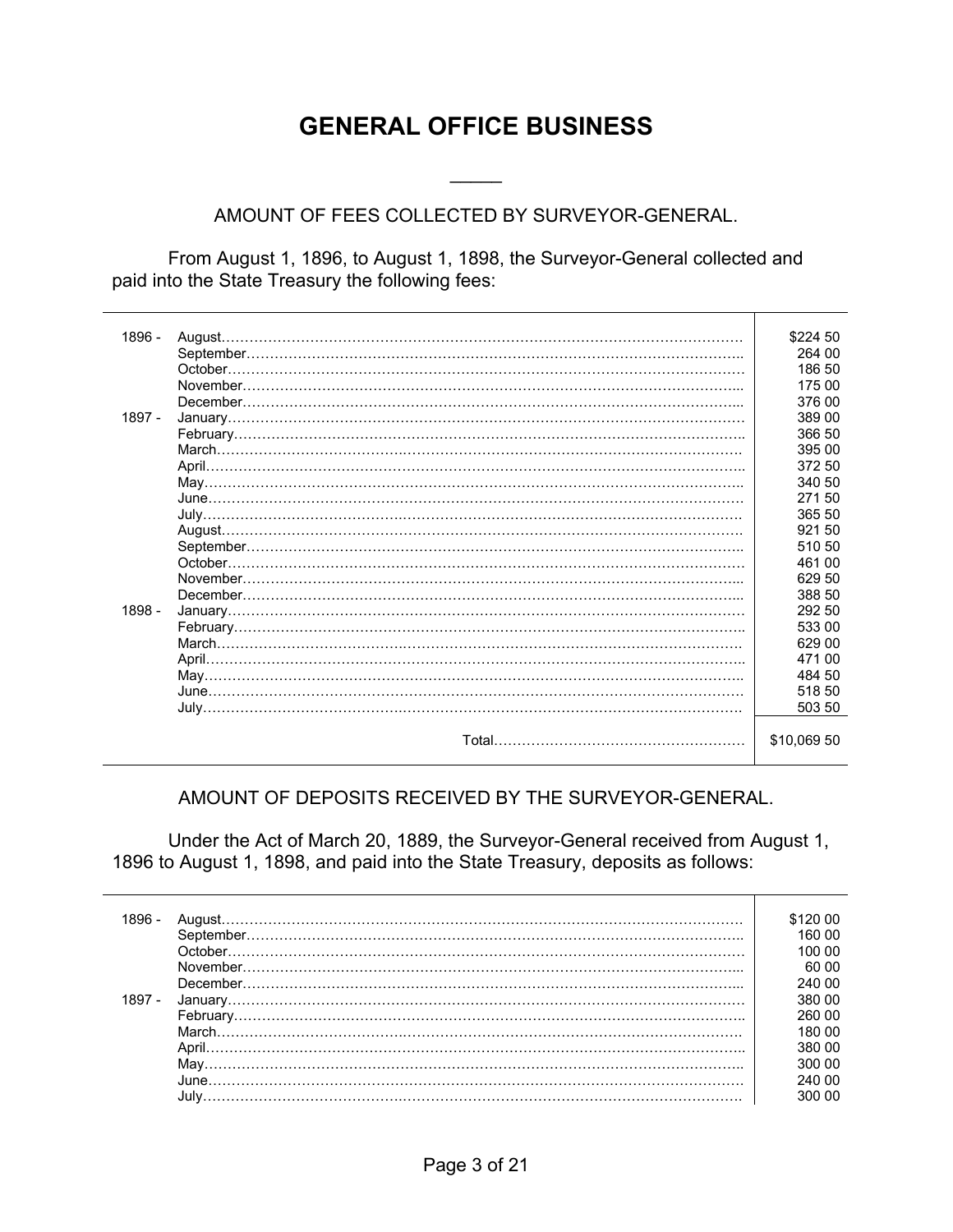|        | August. | 2.620 00 |
|--------|---------|----------|
|        |         | 520 00   |
|        |         | 160 00   |
|        |         | 140 00   |
|        |         | 300 00   |
| 1898 - |         | 140.00   |
|        |         | 1.040 00 |
|        |         | 1.340 00 |
|        |         | 480 00   |
|        |         | 380 00   |
|        |         | 320.00   |
|        |         | 700 00   |
|        |         |          |
|        |         | \$10.860 |
|        |         |          |

## AMOUNT OF FEES COLLECTED BY REGISTER OF STATE LAND OFFICE.

| (From August 1, 1896, to August 1, 1898.) |  |  |  |
|-------------------------------------------|--|--|--|
|-------------------------------------------|--|--|--|

|          | Month  | Paid into the State Treasury. | Paid to Secretary of State. |
|----------|--------|-------------------------------|-----------------------------|
| $1896 -$ |        | \$45 00                       | \$28 00                     |
|          |        | 48 00                         | 20 00                       |
|          |        | 39 00                         | 15 00                       |
|          |        | 27 00                         | 10 00                       |
|          |        | 564 00                        | 26 00                       |
| $1897 -$ |        | 144 00                        | 54 00                       |
|          |        | 69 00                         | 23 00                       |
|          |        | 63 00                         | 42 00                       |
|          |        | 81 00                         | 36 00                       |
|          |        | 447 00                        | 31 00                       |
|          |        | 36 00                         | 8.00                        |
|          |        | 48 00                         | 27 00                       |
|          |        | 63 00                         | 46 00                       |
|          |        | 87 00                         | 50 00                       |
|          |        | 108 00                        | 61 00                       |
|          |        | 69 00                         | 40 00                       |
|          |        | 723 00                        | 76 00                       |
| 1898 -   |        | 78 00                         | 20 00                       |
|          |        | 153 00                        | 81 00                       |
|          |        | 81 00                         | 35 00                       |
|          |        | 51 00                         | 21 00                       |
|          |        | 978 00                        | 51 00                       |
|          |        | 204 00                        | 87 00                       |
|          |        | 51 00                         | 33 00                       |
|          | Totals | \$4,257 00                    | \$921 00                    |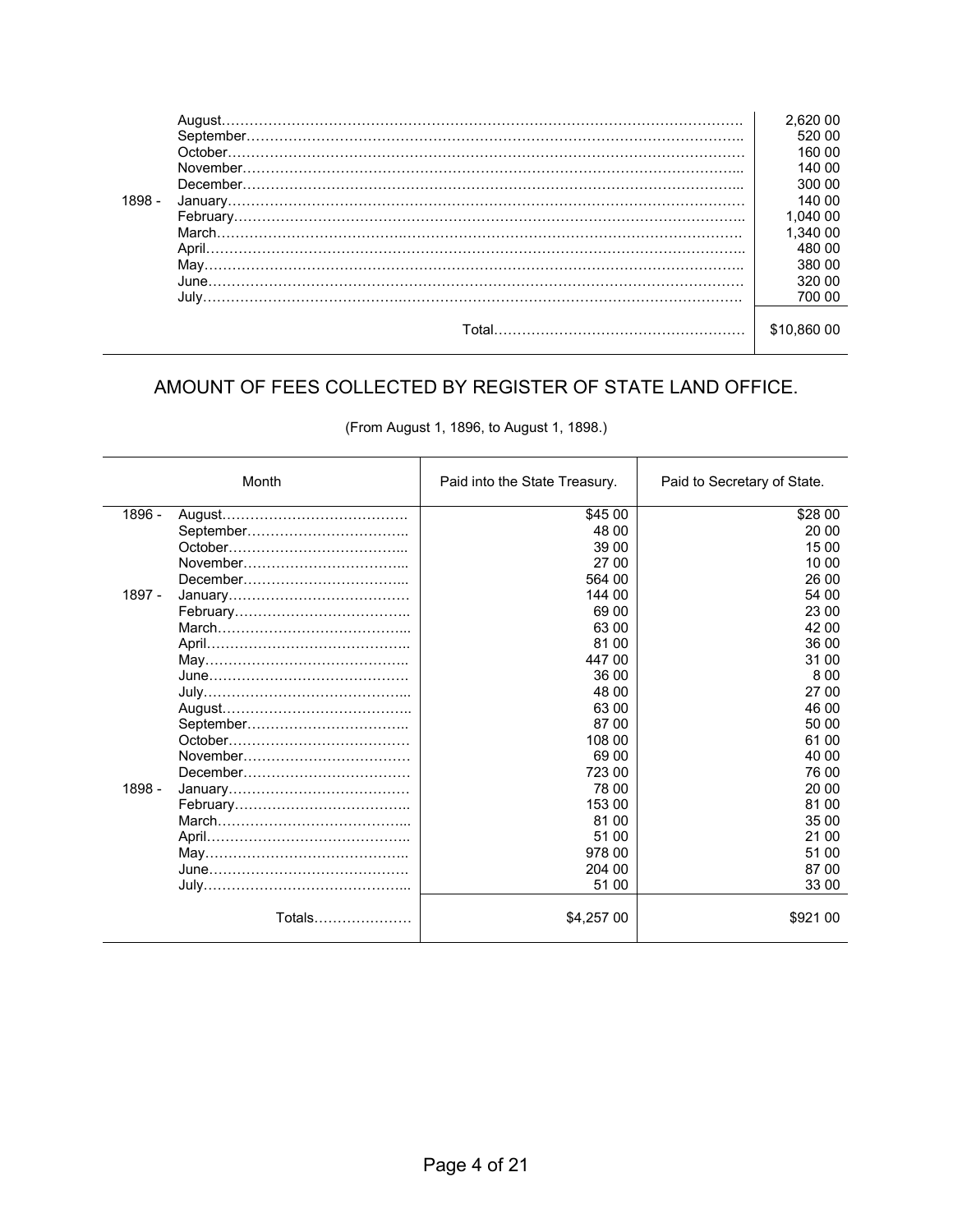## FINANCIAL RECAPITULATION.

|                                                                                  | \$10,069 50<br>10.860 00<br>4.257 00 |
|----------------------------------------------------------------------------------|--------------------------------------|
| Amount of fees collected by Register of State Land Office for Secretary of State | 921 00                               |
|                                                                                  | \$26,107 50                          |

#### APPLICATIONS TO PURCHASE STATE LANDS.

From August 1, 1896 to August 1, 1898, applications to purchase State lands in the following districts have been received and filed:

| District.   | Acres.     |
|-------------|------------|
|             | 96,033.82  |
|             | 58.815.48  |
|             | 33.606.56  |
|             | 93.583.64  |
| Sacramento. | 27.616.91  |
|             | 87.150.79  |
|             | 10.025.31  |
|             | 43.305.31  |
| Shasta.     | 46.031.93  |
|             | 3.891.74   |
|             | 48.709.10  |
| Lake lands. | 735.84     |
| Tide lands. | 88.932.67  |
|             | 638.439.10 |

Approvals of applications have been made as follows from August 1, 1896, to August 1, 1898:

| Class of Land. | Acres.                  |
|----------------|-------------------------|
|                | 329,838.32<br>61,505.87 |
|                | 391.343.87              |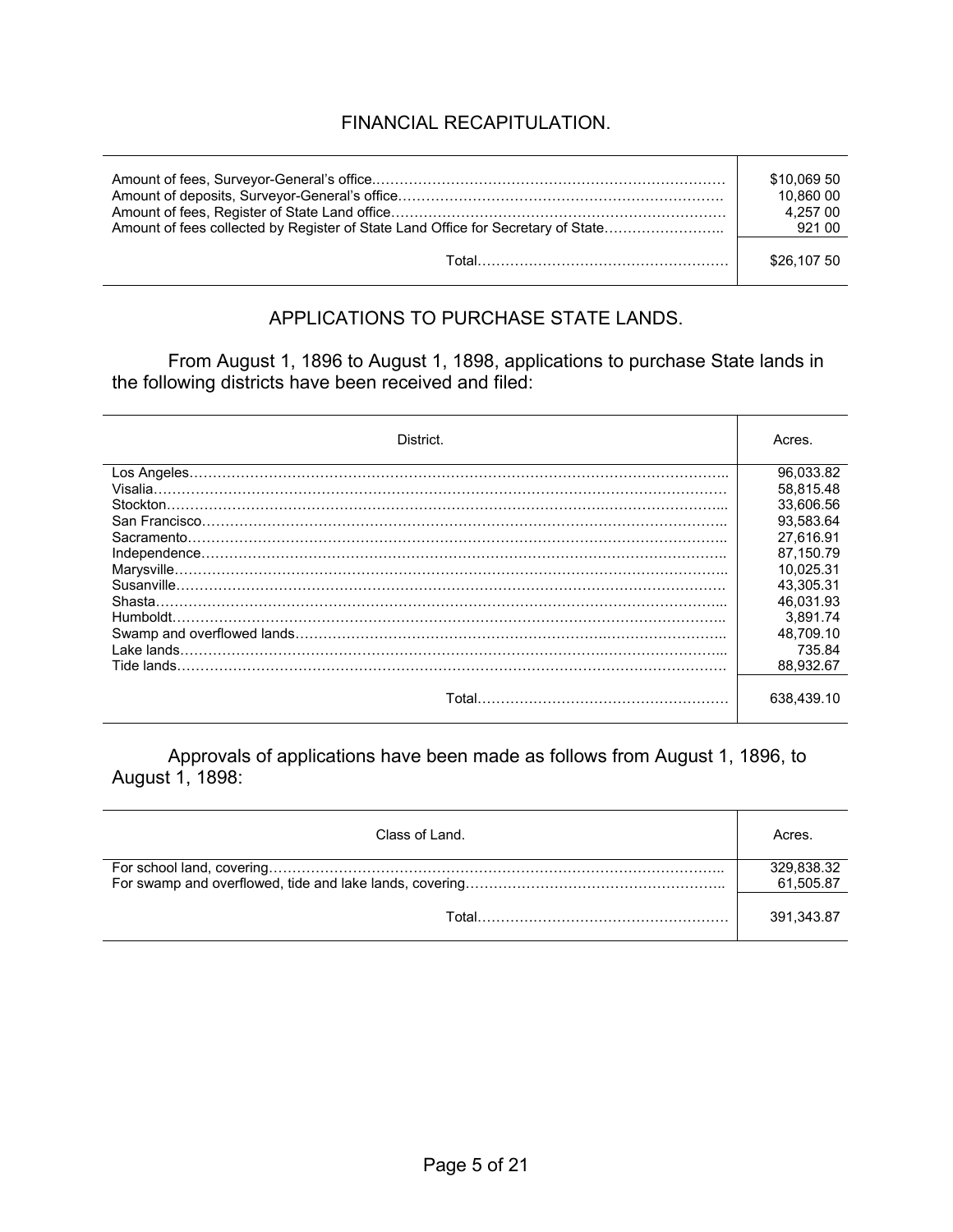### CERTIFICATES OF PURCHASE ISSUED.

(From August 1, 1896 to August 1, 1898.)

| Grant | Number of<br>certificates | Acres      |
|-------|---------------------------|------------|
|       | 784                       | 168.808.93 |
|       |                           |            |
|       | 74                        | 19,012.10  |
|       | ິ                         | 19.20      |
|       | 39                        | 9,985.92   |
|       | 900                       | 197.826.15 |

#### PATENTS ISSUED.

(From August 1, 1896, to August 1, 1898.)

| Grant | Number of<br>patents | Acres      |
|-------|----------------------|------------|
|       | 422                  | 86,823.30  |
|       | 6                    | 1.721.36   |
|       |                      | 160.00     |
|       | 62                   | 15,255.23  |
|       | 5                    | 643.27     |
|       | 18                   | 4,929.75   |
|       | 514                  | 109.532.91 |

#### SCHOOL LAND PAYMENTS.

Amounts received by County Treasurers for the State, principal, and interest, on account of sales of school lands, from August 1, 1896, to August 1, 1898.

| County | Principal | Interest | Total     |
|--------|-----------|----------|-----------|
|        | \$126 55  | \$243.06 | \$369 61  |
|        | 898 10    | 1.146 74 | 2.044 84  |
|        | 220 35    | 251 00   | 471 35    |
|        | 650 00    | 349 60   | 999 60    |
|        | 1.460 80  | 477 24   | 1.938 04  |
|        | 4081      | 187 03   | 22784     |
|        | 14 98     |          | 14 98     |
|        | 160 00    | 179 60   | 339.60    |
|        | 3.080 62  | 1.122 72 | 4.203 34  |
|        | 5.601 14  | 4.75599  | 10.357 13 |
|        |           | 496 20   | 496 20    |
|        | 3.56878   | 1.208 48 | 4.795 26  |
|        | 4.703 36  | 1.869 86 | 6.573 22  |
|        | 23.08181  | 7.498 71 | 30.580 52 |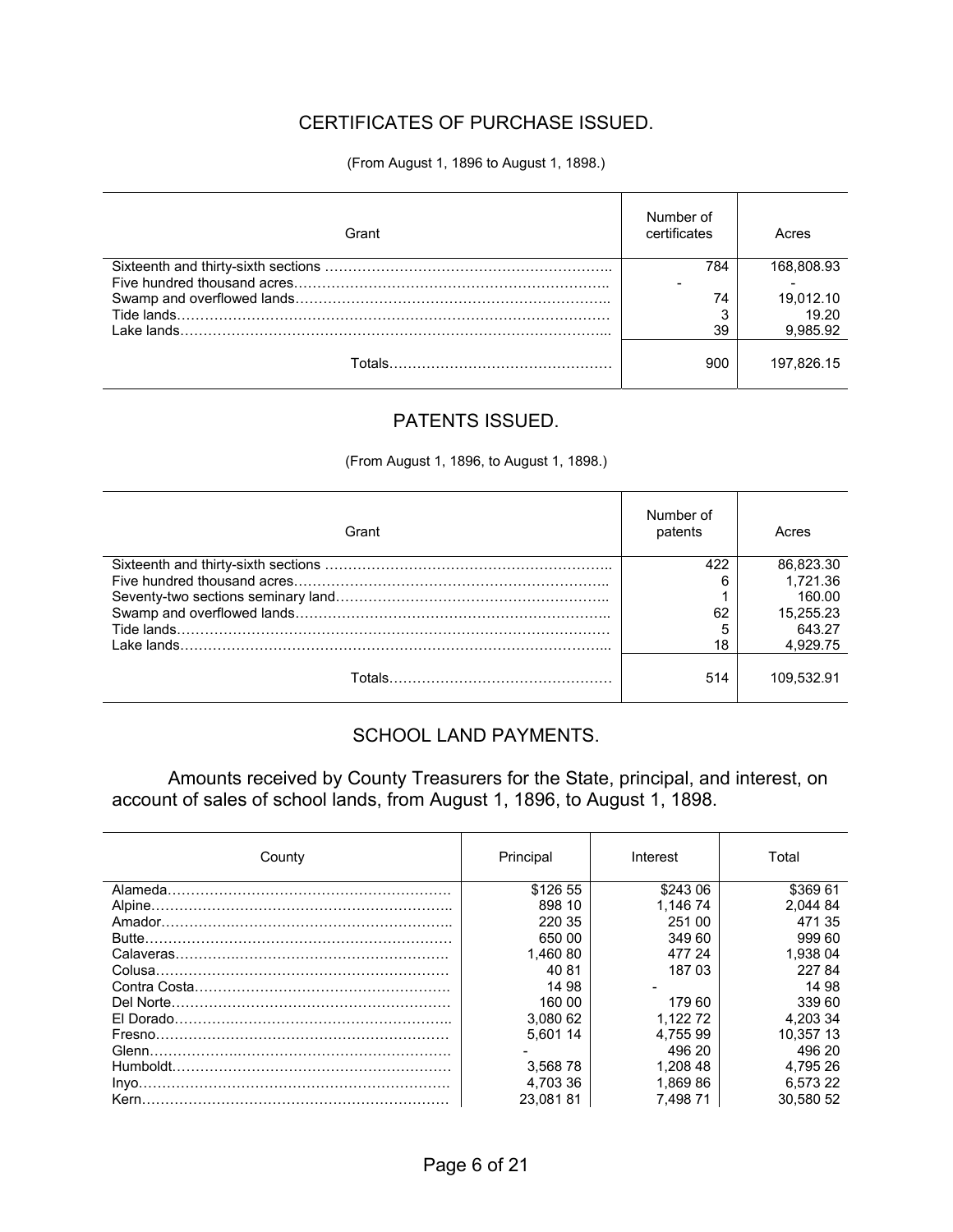|                               | 1,350 00     | 509 23     | 1,859 23     |
|-------------------------------|--------------|------------|--------------|
|                               | 3,590 42     | 964 52     | 4,554 94     |
|                               | 820 00       | 1,819 06   | 2639 06      |
|                               | 6,896 49     | 3,295 15   | 10,191 64    |
|                               | 695 02       | 92289      | 1,61791      |
|                               |              |            |              |
|                               | 598 92       | 66888      | 1,267 80     |
|                               | 4,506 20     | 3,037 02   | 7,543 22     |
|                               | 4,100 00     | 3,359 42   | 7,459 42     |
|                               | 91041        | 1,256 09   | 2,166 50     |
|                               | 2,899 70     | 4,773 98   | 7,673 68     |
|                               | 5,01577      | 3,824 76   | 8,840 53     |
|                               | 949 07       | 166 53     | 1,115 60     |
|                               | 1,060 00     | 875 13     | 1,935 13     |
|                               |              |            |              |
|                               |              | 211 20     | 211 20       |
|                               | 1,102 58     | 298 00     | 1,400 58     |
|                               | 2,127 27     | 916 02     | 3,043 29     |
|                               | 40 00        | 25 10      | 65 10        |
|                               | 3.823 95     | 2.684 90   | 6.508 85     |
|                               | 1,450 00     | 3,617 34   | 5,067 34     |
|                               | 5,766 12     | 2,876 12   | 8,642 24     |
|                               | 1,640 72     | 977 64     | 2,618 36     |
|                               | 4,211 60     | 1,832 10   | 6,04370      |
|                               | 32 48        | 293 25     | 325 73       |
|                               | 3,544 65     | 2,05178    | 5,596 43     |
|                               | 21391        | 169 50     | 383 41       |
|                               | 49 38        | 185 20     | 234 58       |
|                               | 3,18380      | 1,222 53   | 4,406 33     |
|                               | 40 00        | 36 25      | 76 25        |
| Siskiyou……………………………………………………… | 4,371 55     | 2.944 00   | 7.315 55     |
|                               |              | 64 40      | 64 40        |
|                               | 454 24       | 295 34     | 749 58       |
|                               | 361 29       | 890 27     | 1,251 56     |
|                               |              |            |              |
|                               | 8.29178      | 236 08     | 8,52786      |
|                               | 480 00       | 531 49     | 1,011 49     |
|                               | 7,450 00     | 2,510 64   | 9,960 64     |
|                               | 4,472 70     | 1,101 28   | 5,573 98     |
|                               | 2,605 46     | 1,479 92   | 4,085 38     |
|                               |              | 213 42     | 21342        |
|                               |              | 9382       | 93 82        |
| Totals                        | \$132,730 78 | \$73,01648 | \$205,747 26 |

#### DELINQUENT INTEREST ON STATE SCHOOL LANDS.

 In May, 1897, and May, 1898, complete delinquent lists were sent out to the District Attorneys of each county in the State where there were delinquent purchasers of State school lands.

#### COUNTY BOUNDARIES.

 On January 11, 1896, the Board of Supervisors of Lassen County passed an order requesting the Surveyor-General to survey and establish the boundary line between the counties of Lassen and Shasta, and recommending that Will H. Earl, County Surveyor of Lassen County, be appointed to make said survey. In compliance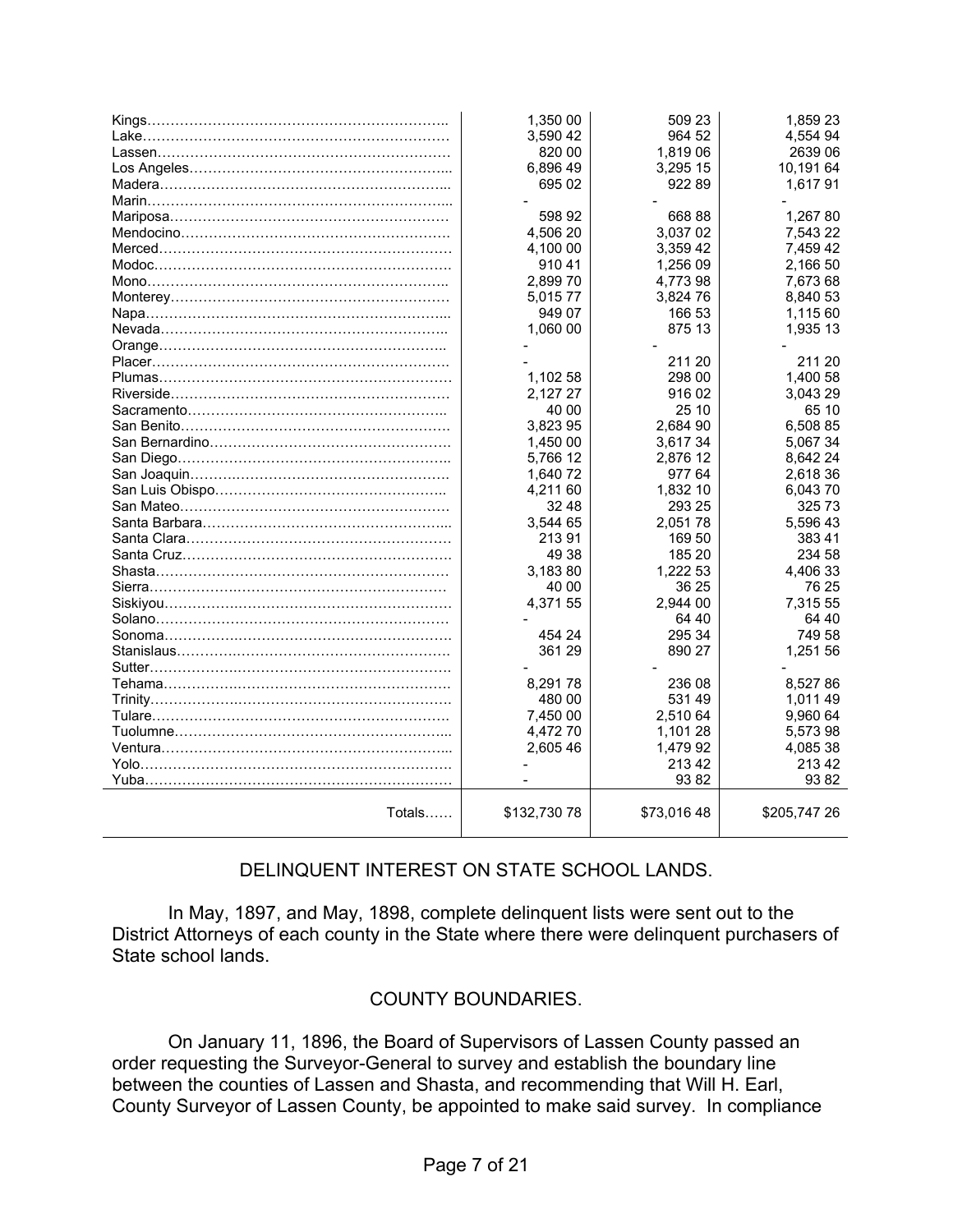with said request and recommendation, Mr. Earl was appointed, and the necessary instructions issued to him for the making of said survey; the State of California not to be responsible for any part of the expense of said survey.

 At the time of making my last report (August 1, 1896) the map and field notes had not been returned to this office, which fact was stated in said report. Since that time, said map and field notes were received and filed in this office, and on September 15, 1896, were approved by the Surveyor-General.

 No other boundary survey has been run, under instructions from this office, during the two years covered by this report.

#### LANDS LISTED TO THE STATE.

 From August 1, 1896, to August 1, 1898, lands have been listed to the State of California by the United States, as follows:

| Grant | $^{\circ}$ cres |
|-------|-----------------|
|       | 138.689.14      |
|       |                 |
|       |                 |
| ั∩tal | 138.689.14      |

#### CONTESTED LAND CASES.

 From August 1, 1896, to August 1, 1898, thirty-six proferts were issued from the office of the Surveyor-General.

#### SWAMP LAND DISTRICTS.

 From August 1, 1896, to August 1, 1898, Swamp Land Districts were formed and reported to this office as follows:

| No. o<br>Dist. | County. | Date of Filing. |
|----------------|---------|-----------------|
| 680            |         | July 21, 1897   |
| 681            |         | July 21, 1897   |
| 663            |         | July 22, 1897   |
| 682            |         | Sept. 23, 1897  |
| 95             |         | Sept. 23, 1897  |
| 683            |         | Oct. 1, 1897    |
| 684            |         | Oct. 8. 1897    |
| 685            |         | Nov. 6, 1897    |
| 686            |         | Jan. 7, 1898    |
|                |         |                 |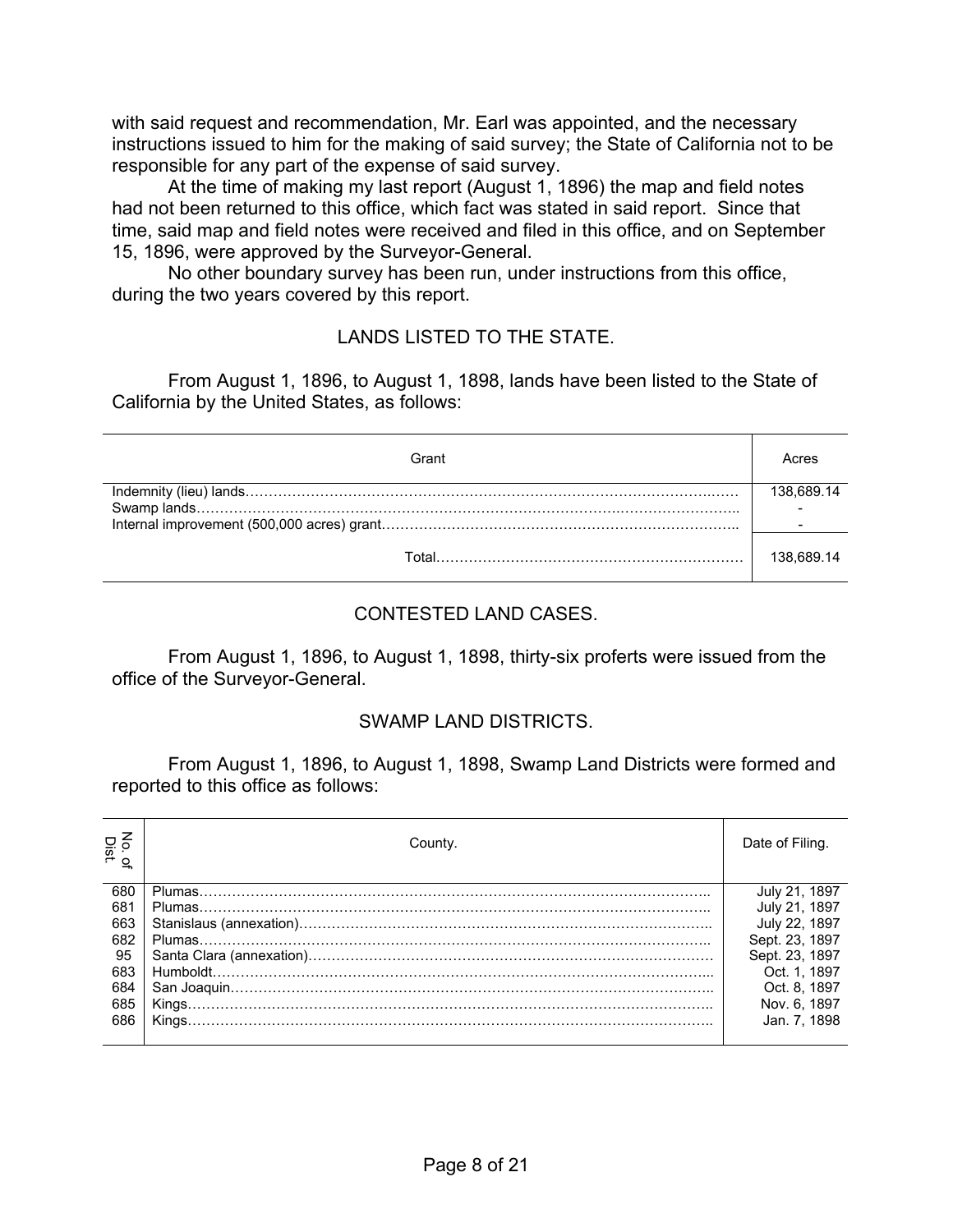From August 1, 1896, to August 1, 1898, evidence of complete reclamation, or the expenditure of \$2 per acre, in gold coin, on works of reclamation, were received from County Boards of Supervisors for the following-described Swamp Land Districts, and the proper statements in relation thereto were sent to the County Treasurers:

| No. of Dist | County.    | Area - Acres. | Amount of<br>Payments<br>Reported to<br>County<br>Treasurers. | Remarks.               |
|-------------|------------|---------------|---------------------------------------------------------------|------------------------|
| 679         | Modoc      | 120.00        | \$41 34                                                       | Complete.              |
| 677         | Kings      | 240.00        | 272 29                                                        | Complete.              |
| 678         | Kings      | 80.00         | 90 77                                                         | Complete.              |
| 663         | Stanislaus | 1,049.33      | 2,241 42                                                      | \$2 per acre expended. |
| 664         | Stanislaus | 708.85        | 843 53                                                        | \$2 per acre expended. |
| 665         | Stanislaus | 86.65         | 10381                                                         | \$2 per acre expended. |
| 668         | Stanislaus | 638.00        | 765 78                                                        | \$2 per acre expended. |
| 669         | Stanislaus | 207.11        | 247 12                                                        | \$2 per acre expended. |
| 676         | Humboldt   | 123.89        | 135 03                                                        | \$2 per acre expended. |
| 680         | Plumas     | 174.33        | 104 02                                                        | Complete.              |
| 681         | Plumas     | 800.00        | 18591                                                         | Complete.              |
| 267         |            | 4,400.00      | 2,253 01                                                      | Complete.              |
| 682         | Plumas     | 160.00        | 32 75                                                         | Complete.              |
| 683         | $Humboldt$ | 827.36        | 1,418 90                                                      | Complete.              |
| 549         | Tulare     | 7,720.78      | 8,286 26                                                      | Complete.              |
|             | Totals     | 17,336.30     | 17,021 94                                                     |                        |

#### AREA OF THE STATE OF CALIFORNIA.

 The total area of land surface in the State of California, as shown by the latest annual report (1897) of the Commissioner of the General Land Office, is 99,361,083 acres, as follows:

| univision | Area - Acres. |
|-----------|---------------|
|           | 40,392,418    |
|           | 43,841,044    |
|           | 15,127,621    |
| Total     | 99,361,083    |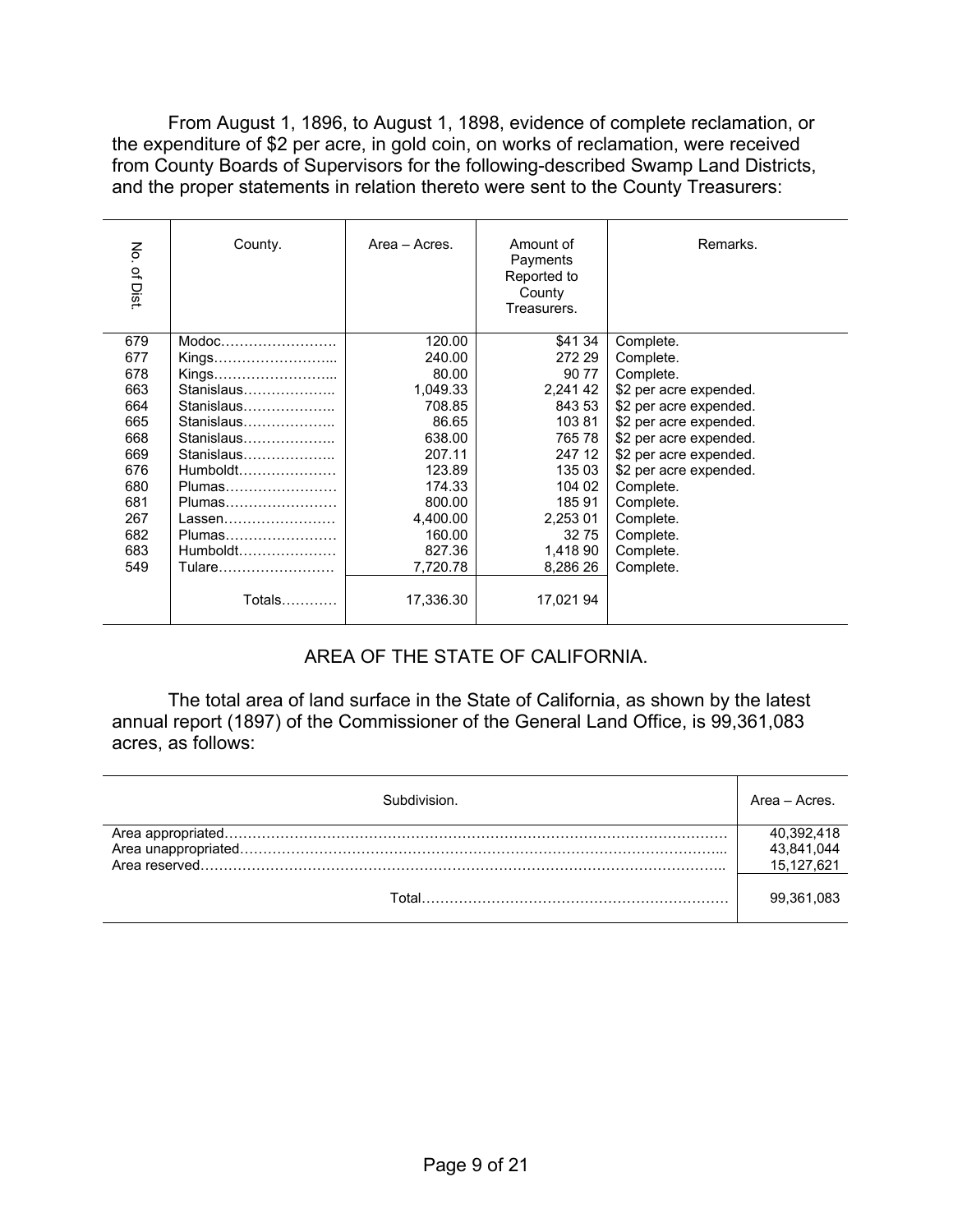### LICENSED LAND SURVEYORS.

 Under an Act to define the duties of, and to license land surveyors, approved March 31, 1891, the following licenses have been issued:

| No. | Name.                         | Address.                        | Date of License. |
|-----|-------------------------------|---------------------------------|------------------|
| 237 | James B. Cowden               |                                 | Aug. 8, 1896     |
| 238 | Charles Albert de St. Maruice |                                 | Oct. 1, 1896     |
| 239 | James Malcolm Gleaves, Jr     |                                 | Oct. 2, 1896     |
| 240 | Joseph Rogers Wilkinson       |                                 | Oct. 10, 1896    |
| 241 | George B. Applegate           |                                 | Oct. 14, 1896    |
| 242 | Charles S. Rogers             | Anaheim, Orange County          | Oct. 27, 1896    |
| 243 | Oscar Constantin Hueber       | Healdsburg, Sonoma County       | Nov. 2, 1896     |
| 244 | John Church Bunner            |                                 | Nov. 4, 1896     |
| 245 | Dreuzy Allwyn Jones           |                                 | Nov. 12, 1896    |
| 246 |                               |                                 | Dec. 16, 1896    |
| 247 |                               | San Andreas, Calaveras County   | Dec. 19, 1896    |
| 248 | Walter Harold Kirkbride       | Nevada City, Nevada County      | Dec. 26, 1896    |
| 249 | Harry Fritsch Stafford        |                                 | Jan. 6, 1897     |
| 250 | Joseph Archibald Graham       | St. Helena, Napa County         | Jan. 11, 1897    |
| 251 | William Cyrus Elsemore        | Eureka, Humboldt County         | Jan. 12, 1897    |
| 252 | Harry Webb Harris Penniman    | San Andreas, Calaveras County   | Jan. 22, 1897    |
| 253 | Ernest McCullough             | Sausalito, Marin County         | Feb. 1, 1897     |
| 254 |                               |                                 | Feb. 1, 1897     |
| 255 | Fred Walter Stickney          | Little River, Mendocino County  | Feb. 3, 1897     |
| 256 |                               | San Andreas, Calaveras County   | Mar. 13, 1897    |
| 257 | Andrew Swickard               | Eureka, Humboldt County         | Mar. 25, 1897    |
| 258 |                               | Riverside, Riverside County     | April 9, 1897    |
| 259 |                               |                                 | May 15, 1897     |
| 260 | Merriweather A. Macmurdo      | Bakersfield, Kern County        | May 15, 1897     |
| 261 | John George Hopper            |                                 | May 26, 1897     |
| 262 |                               |                                 | May 29, 1897     |
| 263 | Edmund Matteson               |                                 | July 1, 1897     |
| 264 | Archibald Lynn Finney         |                                 | July 1, 1897     |
| 265 | Frank Albert McKee            | Frank, Humboldt County          | July 17, 1897    |
| 266 | Henry Arthur Harvey           | Crescent City, Del Norte County | Oct. 1, 1897     |
| 267 | John Ellsworth Rockhold       | Riverside, Riverside County     | Oct. 6, 1897     |
| 268 | Clarence H. Wallace           |                                 | Dec. 21, 1897    |
| 269 | Alva Leslie Sloan             |                                 | Dec. 22, 1897    |
| 270 |                               |                                 | Jan. 5, 1898     |
| 271 | James McDermitt Davidson      | Montague, Siskiyou County       | Jan. 19, 1898    |
| 272 | Joseph Madison Graham         | St. Helena, Napa County         | Jan. 31, 1898    |
| 273 |                               | Pennington, Sutter County       | Feb. 15, 1898    |
| 274 |                               |                                 | Feb. 21, 1898    |
| 275 |                               | Independence, Inyo County       | Feb. 24, 1898    |
| 276 | William Warren Orcutt         | Santa Paula, Ventura County     | Mar. 15, 1898    |
| 277 | Edward William Nolan          | Callahan, Siskiyou County       | April 2, 1898    |
| 278 | John Stephens Bedford         |                                 | May 3, 1898      |
| 279 |                               |                                 | May 24, 1898     |
| 280 | Henry Clay Ingram             | Weaverville, Trinity County     | May 24, 1898     |
| 281 | John Andrick Barry            | Ventura, Ventura County         | June 1, 1898     |
| 282 |                               |                                 | June 6, 1898     |
| 283 | Ernest Fredric Tabor          | Escondido, San Diego County     | June 9, 1898     |
| 284 |                               |                                 | June 10, 1898    |
| 285 | Alexander Culberson Swartz    |                                 | June 14, 1898    |
| 286 | Charles Bennett Greenwell     | Hueneme, Ventura County         | June 23, 1898    |
| 287 | Henri Herbert Henderson       |                                 | June 25, 1898    |
| 288 | Plinny Corbin Huntington      |                                 | July 7, 1898     |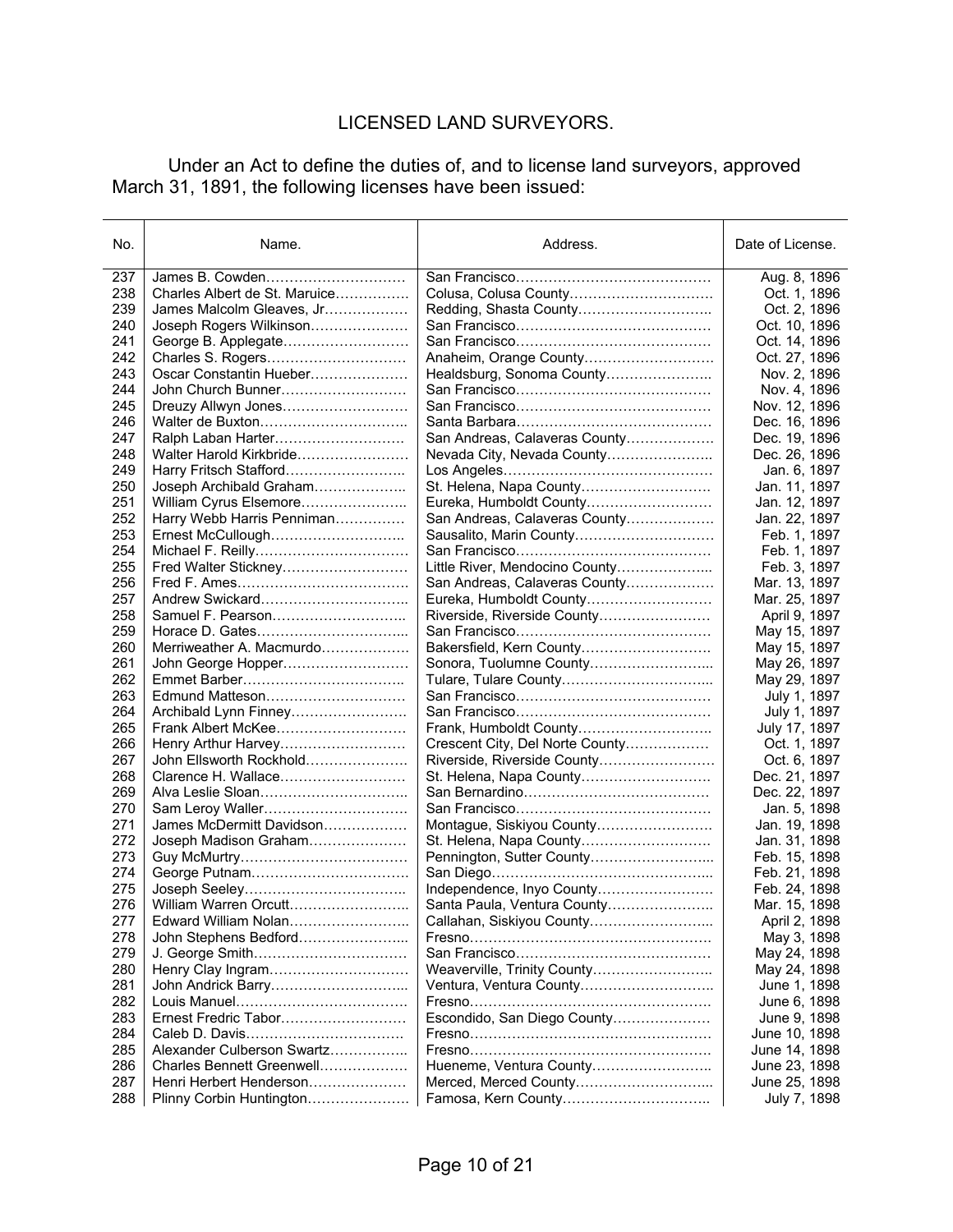|  | July 11, 1898 |
|--|---------------|
|  | July 16, 1898 |

#### UNITED STATES GOVERNMENT LAND.

 Statement by United States Land Districts, showing the area (in acres) of Government land unappropriated and unreserved, surveyed and unsurveyed, in the State of California, as given in the annual report of the Commissioner of the General Land Office for the fiscal year ending June 30, 1897:

| Land Districts. | Surveyed.  | Unsurveyed. | Total.     |
|-----------------|------------|-------------|------------|
|                 | 3.060.765  | 260.443     | 3.321.208  |
|                 | 8.075.000  | 3.822.000   | 11.897.000 |
|                 | 8.272.293  | 2.991.851   | 11.264.144 |
|                 | 780.767    | 177.629     | 958.396    |
|                 | 2.804.889  | 291.651     | 3.096.540  |
|                 | 1,155,296  | 299.158     | 1,454,454  |
|                 | 4.718.939  | 318.404     | 5.037.343  |
|                 | 779.696    | 70.689      | 850,385    |
|                 | 4.933.245  | 254.412     | 5.187.657  |
|                 | 636.637    | 137.280     | 773.917    |
| Totals……………………… | 35.217.527 | 8.623.517   | 43.841.044 |

#### FOREST RESERVATIONS.

 The United States Forest Reservations established in the State of California are as follows, embracing an estimated area of 8,602,183 acres:

| Name of Reservation.                                          | Locality.                                                                   | Date of<br>Proclamation<br>Creating<br>Reservation. | Estimated<br>Area (Acres). |
|---------------------------------------------------------------|-----------------------------------------------------------------------------|-----------------------------------------------------|----------------------------|
| San Gabriel Timber Land Reserve                               | In Los Angeles and San<br>Bernardino Counties<br>In Mono, Mariposa, Fresno, | Dec. 20, 1892                                       | 555,520                    |
| Sierra Forest Reserve                                         | Tulare, Inyo and Kern Counties.<br>In San Bernardino and Riverside          | Feb. 14, 1893                                       | 4,096,000                  |
| San Bernardino Forest Reserve<br>Trabuco Cañon Forest Reserve | Counties<br>In Riverside County<br>In Riverside and San Diego               | Feb. 25, 1893<br>Feb. 25, 1893                      | 737,280<br>49,920          |
| San Jacinto Forest Reserve                                    | Counties<br>In Alpine, Mono, Amador,<br>Calaveras, and Tuolumne             | Feb. 22,1897                                        | 737,180                    |
| Stanislaus Forest Reserve                                     | Counties<br>In San Luis Obispo, Santa                                       | Feb. 22, 1897                                       | 691,200                    |
| Pine Mountain and Zaca Lake Forest                            | Barbara, Ventura, and Los<br>Angeles Counties                               | June 29, 1898                                       | 1,735,083                  |
| Total                                                         |                                                                             |                                                     | 8,602,183                  |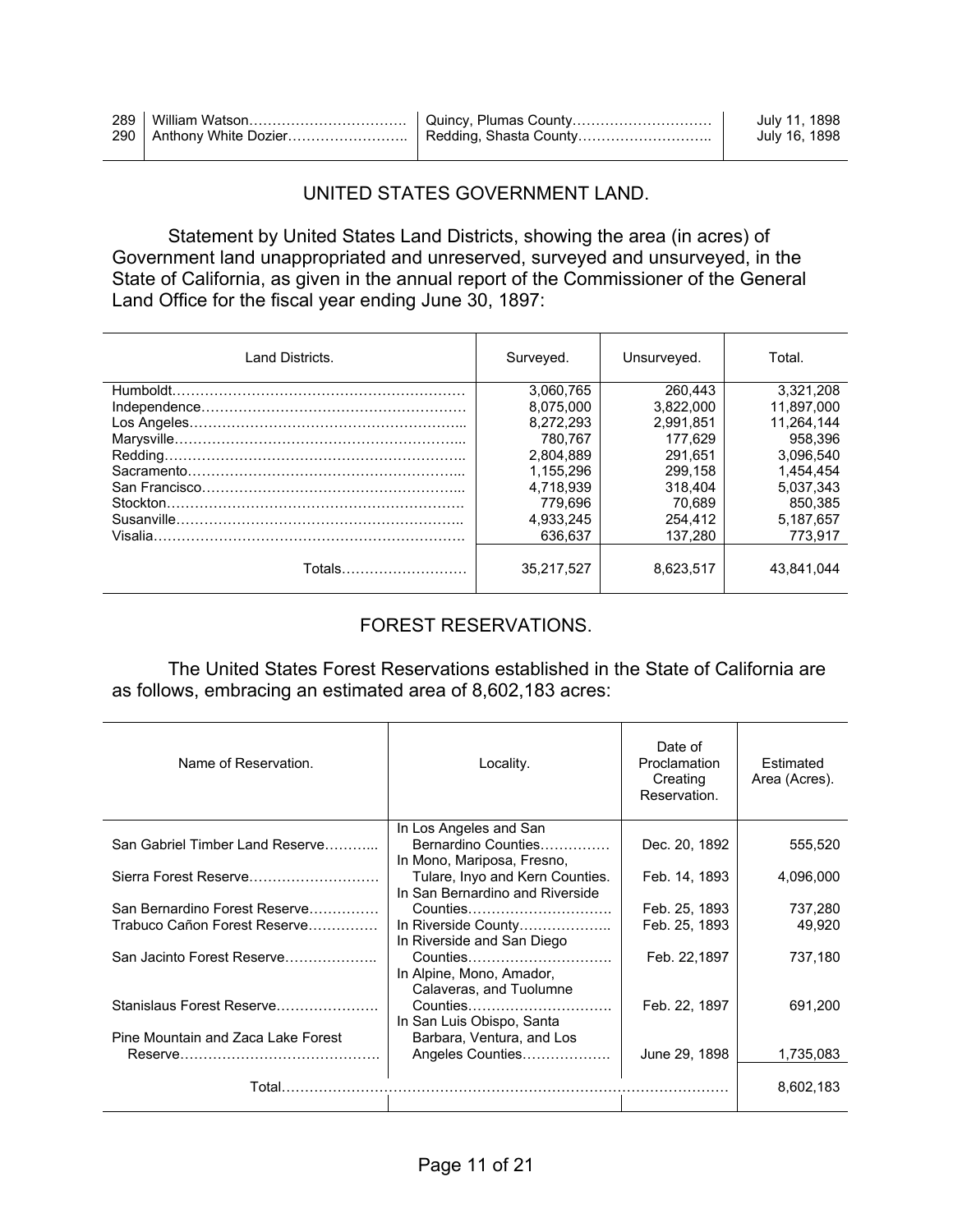#### TULARE LAKE.

 The official plats made from the early surveys, also the official maps of Tulare County, made in 1877, show Tulare Lake at that time to have been about fifty miles in length and about thirty miles in width, it being the largest inland body of fresh water in the State. Formerly, during the rainy season of each year, a large amount of water flowed into this lake from Kings River, Cross Creek, Tule River, Deer Creek, and many other smaller streams, all being fed by the rainfall and melting snows on the western slope of the Sierra Nevada Mountains.

 Of late years a large amount of land lying between the mountains and Tulare Lake has been under a system of irrigation, the water being taken from the abovenamed creeks and rivers. This appropriation of the water from these streams, together with seasons of light rains and snowfall in the mountains, have so changed the original conditions that for the past two years no water whatever has flowed into the lake from them; the result of which has been the gradual recession of the waters of this lake until they are now entirely gone, with the exception of a small slough near the former center of the lake, where there appears to be some water.

 During the time covered by this report, applications to purchase lands uncovered by the recession of the waters of this lake have been filed, under the Act approved March 24, 1893, aggregating 88,932  $^{67}/_{100}$  acres, as appears under its proper heading in this report.

#### AN ACT

REGULATING THE SALE OF THE LANDS UNCOVERED BY THE RECESSION OR DRAINAGE OF THE WATERS OF INLAND LAKES, AND UNSEGREGATED SWAMP AND OVERFLOWED LANDS, AND VALIDATING SALES AND SURVEYS HERETOFORE MADE.

#### [Approved March 24, 1893.]

#### *The People of the State of California, represented in Senate and Assembly, do enact as follows:*

 SECTION 1. Any person desiring to purchase any of the lands uncovered by the recession or drainage of the waters of inland lakes, and inuring to the State by virtue of her sovereignty, or the swamp and overflowed lands not segregated by the United States, shall make an application therefore to the Surveyor-General of the State, which application shall be accompanied by applicant's affidavit that he is a citizen of the United States or has declared his intention to become such, a resident of this State, of lawful age, that he desires to purchase such lands (describing the same by legal subdivision, or by metes and bounds, if the legal subdivisions are unknown) under the provisions of this Act; that he desires to purchase the same for his own use and benefit, and for the use and benefit of no other person or persons whomsoever, and that he has made no contract or agreement to sell the same, and that he does not own any State lands which, together with that now sought to be purchase, exceeds six hundred and forty acres.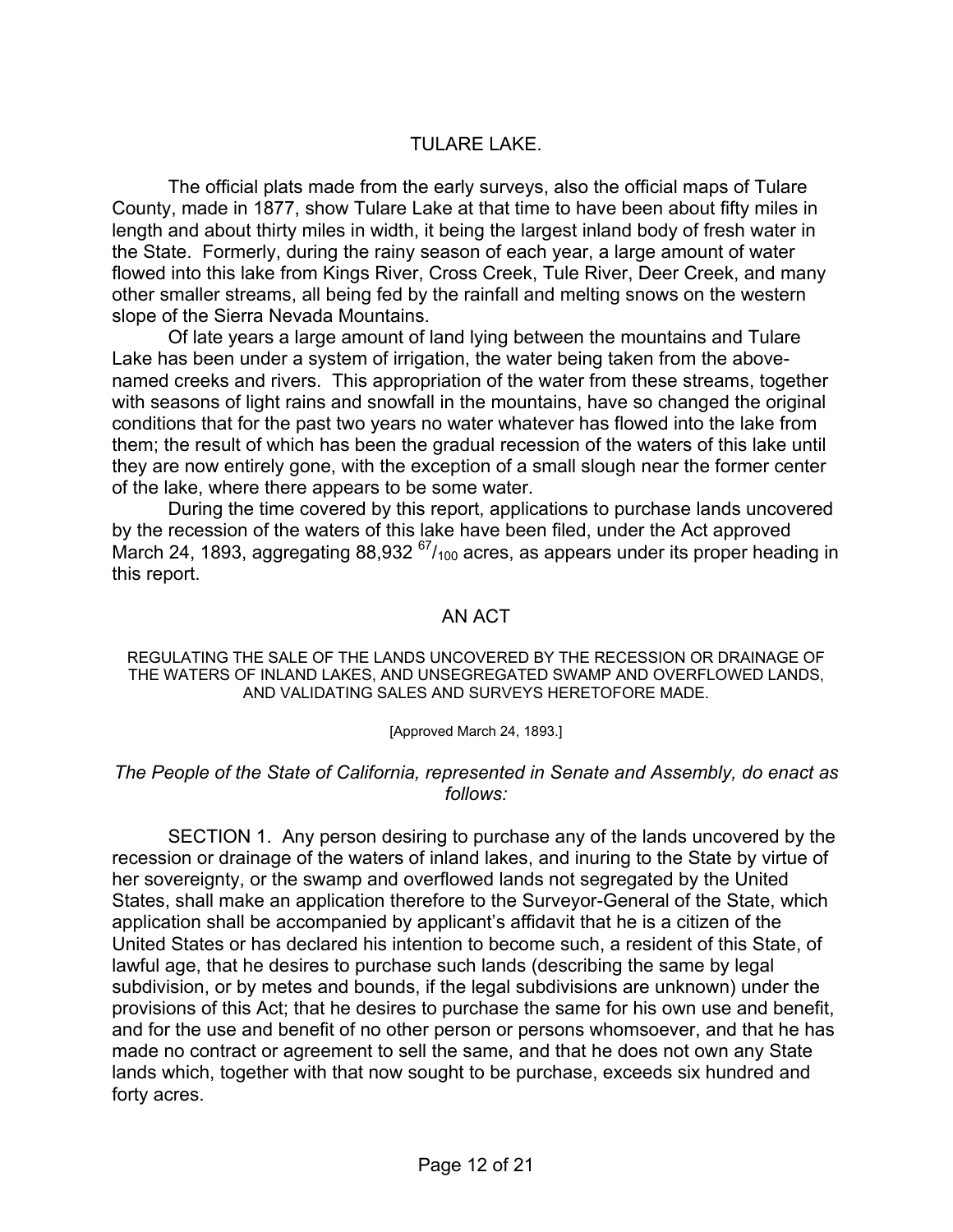SEC. 2. Upon the filing of said application, when the land has not been sectionized, the Surveyor-General shall authorize the County Surveyor of the county where the whole or the greater portion of the land lies, to survey the same, who shall make an actual survey thereof, at the expense of the applicant, establishing four corners to each quarter section, and connecting the same with a United States survey; and he must, within thirty days, file with the Surveyor-General a copy, under oath, of his field-notes and plat, and a statement, under oath, showing whether or not the land is occupied by any actual settler.

 SEC. 3. If the surveyor thus authorized shall fail to make his return to the Surveyor-General within the time specified in the preceding section, the Surveyor-General may designate another person to make said survey.

 SEC. 4. No application to purchase land under this Act shall be approved by the Surveyor-General until the expiration of ninety days from the filing thereof in his office, and meanwhile the land shall be subject to the adverse claim of any actual settler who has raised thereon when the said application was filed.

 SEC. 5. The swamp and overflowed lands designated in this Act shall be sold and patented at the same price, and on the same terms and manner of payment as at present provided for swamp and overflowed lands. All moneys received for said swamp and overflowed lands shall be paid into the Swamp Land Fund of the county in which the lands are situated, and shall be treated and disposed of in the manner as moneys arising from the sale of segregated swamp and overflowed lands. If any of the lands are suitable for cultivation without reclamation, such lands shall be sold only to actual settlers in tracts not exceeding three hundred and twenty acres. Lands uncovered by the recession or drainage of the waters of inland lakes shall be sold at two dollars and fifty cents per acre, upon the same terms of payment as for swamp and overflowed land. All moneys derived from the sale of such uncovered lands shall be paid into the School Fund of the county where the land lies.

 SEC. 6. Any of the lands designated in this Act which, by reason of periodical overflow, need and are susceptible of reclamation, may be reclaimed by the formation of districts, in the same manner and subject to all of the provisions of law regulating the reclamation of swamp and overflowed lands; *provided*, that the Board of Supervisors of the county in which the lands, or the greater part thereof, are situated, must first determine, upon proper petition presented therefore, by the holders of the title, or evidence of title, representing one half or more of any body of such land, that such reclamation is necessary and feasible.

 SEC. 7. When land has been sold under this Act, no contest shall be maintained against the purchaser on the ground that the land is not of the character stated in the application, unless it is shown that it is not of the character recited in section one of this Act.

 SEC. 8. All uncanceled certificates of purchase and patents heretofore issued, and payments heretofore made, for any lands as swamp and overflowed lands, which lands belong to any of the classes described in section one of this Act, whether or not such lands were segregated or sectionized, shall, for all purposes, be valid, and shall have the same force and effect as if such lands had been at all times subject to sale as swamp and overflowed lands; *provided, however*, that any and all contests now existing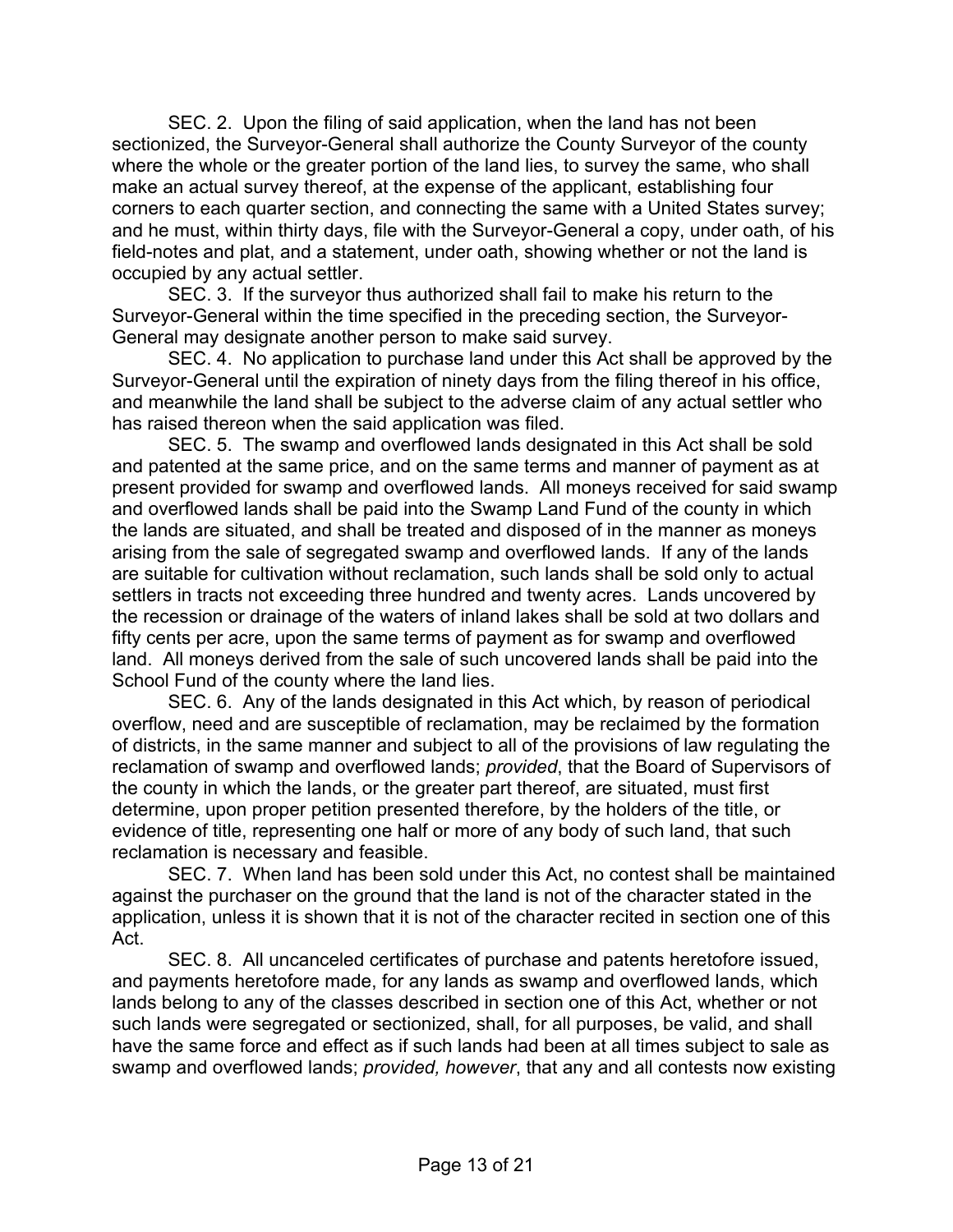between settlers and holders of certificates of purchase shall not be affected by the provisions of this Act.

 SEC. 9. All plats of any of the lands described in section one of this Act, which have been heretofore made under authority of the United States Surveyor-General, and which plats designate the same as swamp and overflowed lands, shall be deemed valid and effectual as surveys of such lands from and after the date thereof.

SEC. 10. This Act shall take effect from and after its passage.

#### AN ACT

#### TO DEFINE THE DUTIES OF AND TO LICENSE LAND SURVEYORS. [Approved March 31, 1891.]

#### *The People of the State of California, represented in Senate and Assembly, do enact as follows:*

 SECTION 1. Every person desiring to become a licensed land surveyor in this State must present to the State Surveyor-General of this State a certificate that he is a person of good moral character; also a certificate signed by three licensed surveyors, or a certificate signed by the Board of Examining Surveyors (provided for in section five of this Act), which certificate shall set forth that the person named therein is, in the opinion of the person signing the same, a fit and competent person to receive a license as a land surveyor, together with his oath that he will support the Constitution of this State and of the United States, and that he will faithfully discharge the duties of a licensed land surveyor, as defined in this Act.

 SEC. 2. Upon receipt of such certificate and oath by the State Surveyor-General, it shall be his duty to forthwith issue to such applicant a license, without charge, which license shall set forth the fact that the applicant is a competent surveyor, or that he has had at least two years' experience in the field as a surveyor or assistant surveyor.

 SEC. 3. Such licenses shall contain the full name of the applicant; the technical institution from which he is a graduate (if he be a graduate), or if he be not a graduate, the fact must be stated in the license; his birthplace, age, and to whom issued; the name of the person upon whose certificate the license is issued, and the date of its issuance.

 SEC. 4. All papers received by the State Surveyor-General on application for licenses shall be kept on file in his office, and a proper index and record thereof shall be kept by him, and a list of all licensed land surveyors shall be kept by him, and he shall monthly transmit to the County Recorder of each county in this State a full and correct list of all persons so licensed; and it is hereby made the duty of such Recorders to keep such lists in their offices in such a way as they may be easily accessible to all persons.

 SEC. 5. Within twenty days after the passage of this Act, the Governor shall appoint three surveyors in good standing, members of the Technical Society of the Pacific Coast, and two other surveyors in good standing, not members of such society, as a Board of Examining Surveyors, who shall conduct such examinations and make such inquiries as to whom they may seem necessary to ascertain the qualifications of applicants for surveyors' licenses.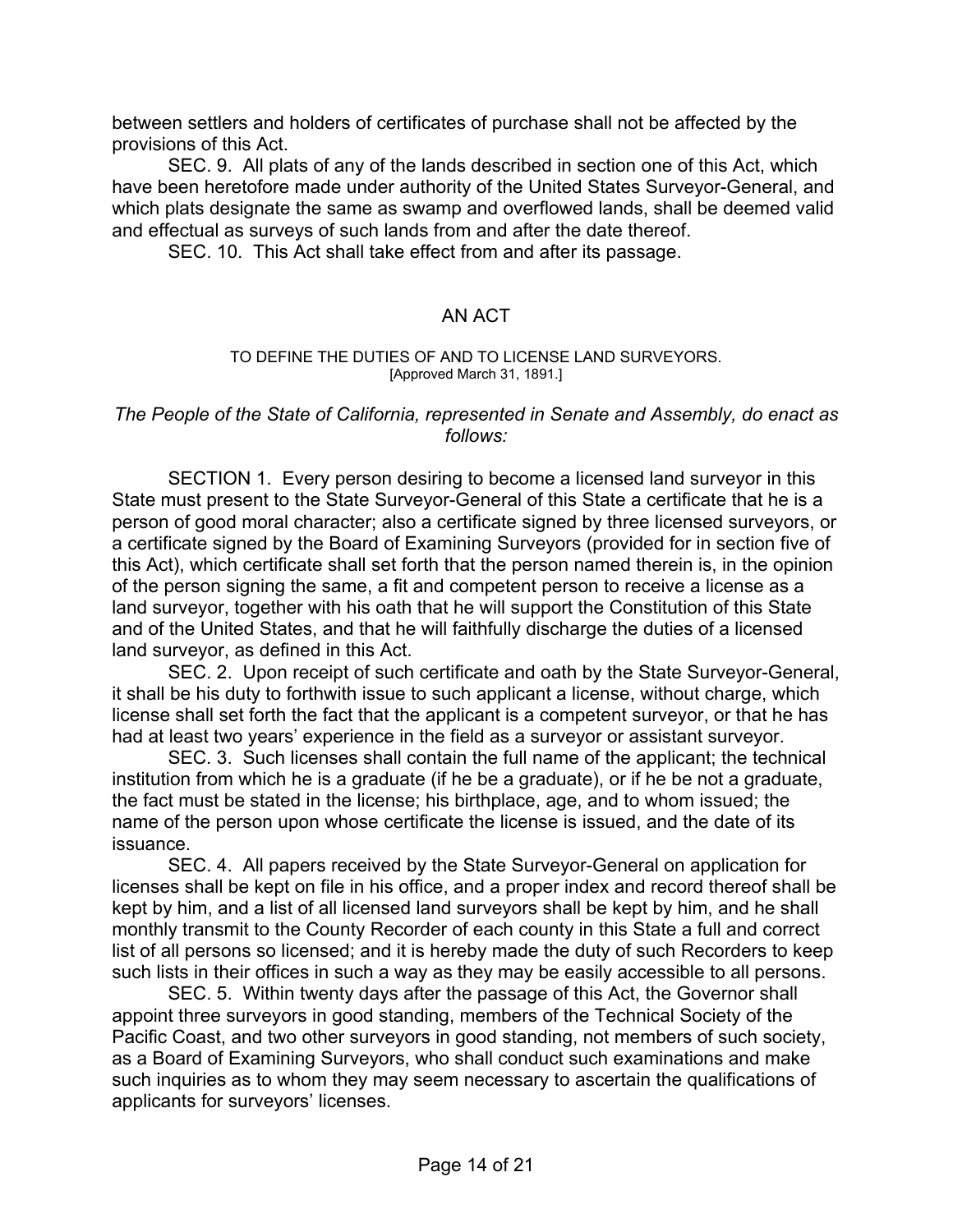SEC. 6. A majority of the Board of Examining Surveyors shall meet on the first Friday of each month during their term of office, in the rooms of the Technical Society of the Pacific Coast, in San Francisco, and at such other times and places as they may select. The members of the Board shall hold office for the term of one year from the date of appointment, and shall serve without compensation.

 SEC. 7. Every licensed surveyor shall have a seal of office, the impression of which muse contain the name of the surveyor, his principal place of business, and the words "Licensed Surveyor"; and all maps and papers signed by him, and to which said seal has been attached, shall be prima facie evidence in all the courts of this State.

 SEC. 8. Surveyors' licenses issued in accordance with this Act, shall remain in force until revoked for cause, as hereinafter provided.

 SEC. 9. Every licensed surveyor is authorized to administer and certify oaths, when it becomes necessary to take testimony to identify or establish old or lost corners; or if a corner or monument be found in a perishable condition, and it appears desirable that evidence concerning such corner or monument be perpetuated; or whenever the importance of the survey makes it desirable, to administer an oath, for the faithful performance of duty, to his assistants. A record of such oaths shall be preserved as a part of the field-notes of the survey.

 SEC. 10. Every licensed surveyor is hereby authorized to make surveys relating to the sale or subdivision of lands, the retracing or establishing of property or boundary lines, public roads, streets, alleys, or trails; and it shall be the duty of each surveyor, whenever making any such surveys, except those relating to the retracing or subdivision of cemetery or town lots, whether the survey be made for private persons, corporations, cities, or counties, to set permanent and reliable monuments, and such monuments must be permanently marked with the initials of the surveyor setting them.

 SEC. 11. Within sixty days after a survey relation got the sale or subdivision of lands, the retracing or establishing of property and boundary lines, public roads or trails, original cemetery or town sites, and their subdivisions has been made by a licensed surveyor, he shall file with the Recorder of the county in which such survey or any portion thereof lies, a record of survey. Such record shall be made in a good draughtsmanlike manner, on one or more sheets of firm paper of the uniform size of twenty-one by thirty inches. This record of survey shall be either an original plat or a copy thereof, and must contain all the data necessary to enable any competent practical surveyor to retrace the survey. The record of survey must show: All permanent monuments set, describing their size, kind and location, with reference to the corners which they are intended to perpetuate; all bearing or witness trees marked in the field; complete outlines of the several tracts or parcels of land surveyed within courses, and lengths of boundary lines; the angles, as measured by Vernier readings, which the lines of blocks or lots, if the record relate to an original town-site survey, make with each other and with the center lines of adjacent streets, alleys, roads, or lanes; the variations of the magnetic needle with which old lines have been retraced; the scale of the map, the date of survey; a proper connection with one or more points of an original or larger tract of land, and the name of the same; the name of the grant or grants, or of the townships and ranges, within which the survey is located; the signature and seal of the surveyor; *provided*, that nothing in this section shall require record to be made of surveys of a preliminary nature, where no monuments or corners are established.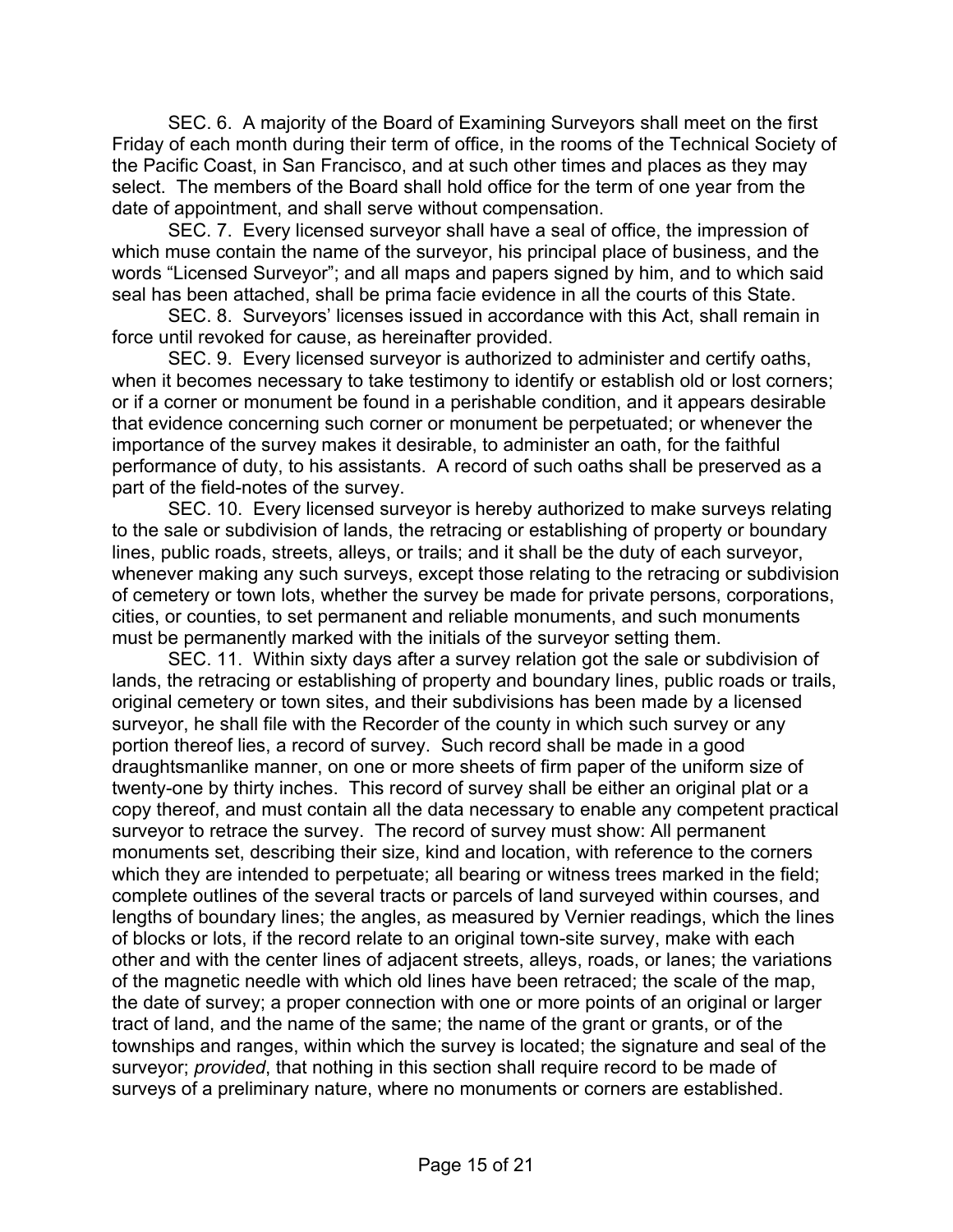SEC. 12. The record of surveys thus filed with the County Recorder of any county must be by him pasted into a stub book provided for that purpose, and he must keep a proper index of such records, by name of owner, by name of surveyor, by name of grant, city, or town, and by United States subdivisions; and he shall make no charge for filing and indexing such records of surveys.

 SEC. 13. Upon the failure of any licensed surveyor to comply with the requirements of this Act, and the furnishing of satisfactory proofs of such fact, the State Surveyor-General must revoke his license, and no other license shall be issued to him within one year from such revocation. A violation of section eleven of this Act shall be a misdemeanor, and any person convicted of such violation shall be punished by a fine not to exceed more than one hundred dollars, or imprisonment in the county jail not exceeding thirty days.

 SEC. 14. In case said board shall refuse to meet and examine the applicants for licenses as in this Act provided, and issue to such applicants the certificate or certificates mentioned in this Act, if such person be a fit and competent person to receive the same, they may be compelled to do so by mandamus; and if upon the hearing of such mandamus it appears that they have willfully and wrongfully refused to examine any applicants, or to issued him a certificate when he is entitled to the same, such Board so refusing or failing shall be, jointly and severally, liable for all cost of said mandamus proceeding, including attorney's fee of five hundred dollars, and shall be so jointly and severally liable to any person aggrieved by such refusal, in the sum of five hundred dollars, as fixed, settled, and liquidated damages, which may be recovered in any court in this State, and the judgment (if it be for plaintiff) in mandamus shall be prima facie evidence of such injury and damage in any action which may be brought to recover damages under the provisions of this Act.

 SEC. 15. All that part of the Code of Civil Procedure of this State relating to mandamus is hereby made applicable to the provisions of this Act; and all proceedings in mandamus under this Act shall be in accordance therewith.

 SEC. 16. This Act shall take effect on the first day of July, eighteen hundred and ninety-one.

#### LICENSED LAND SURVEYORS.

 The following is a complete list of all Surveyors' licenses issued by this office since the approval of the Act of March 31, 1891, the same being an Act to define the duties of and to license land surveyors:

| No. | Name.                    | Address.                                       | Date of License. |
|-----|--------------------------|------------------------------------------------|------------------|
|     | Charles Terrraine Healey | 101 S. Broadway, Los Angeles                   | July 20, 1891    |
|     | James Malcomb Gleaves    |                                                | July 20, 1891    |
| 3   |                          | 318 Pine St., San Francisco                    | July 20, 1891    |
| 4   |                          | 819 Market St., San Francisco                  | July 20, 1891    |
| 5   | Chas. Henry Holcomb      | 21 <sup>st</sup> & Clement Sts., San Francisco | July 20, 1891    |
| 6   | Thomas Lennington Knock  |                                                | July 20, 1891    |
|     |                          |                                                | July 20, 1891    |
| 8   |                          |                                                | July 20, 1891    |
| 9   |                          | Woodland, Yolo County                          | July 20, 1891    |
| 11  |                          | 819 Market St., San Francisco                  | July 20, 1891    |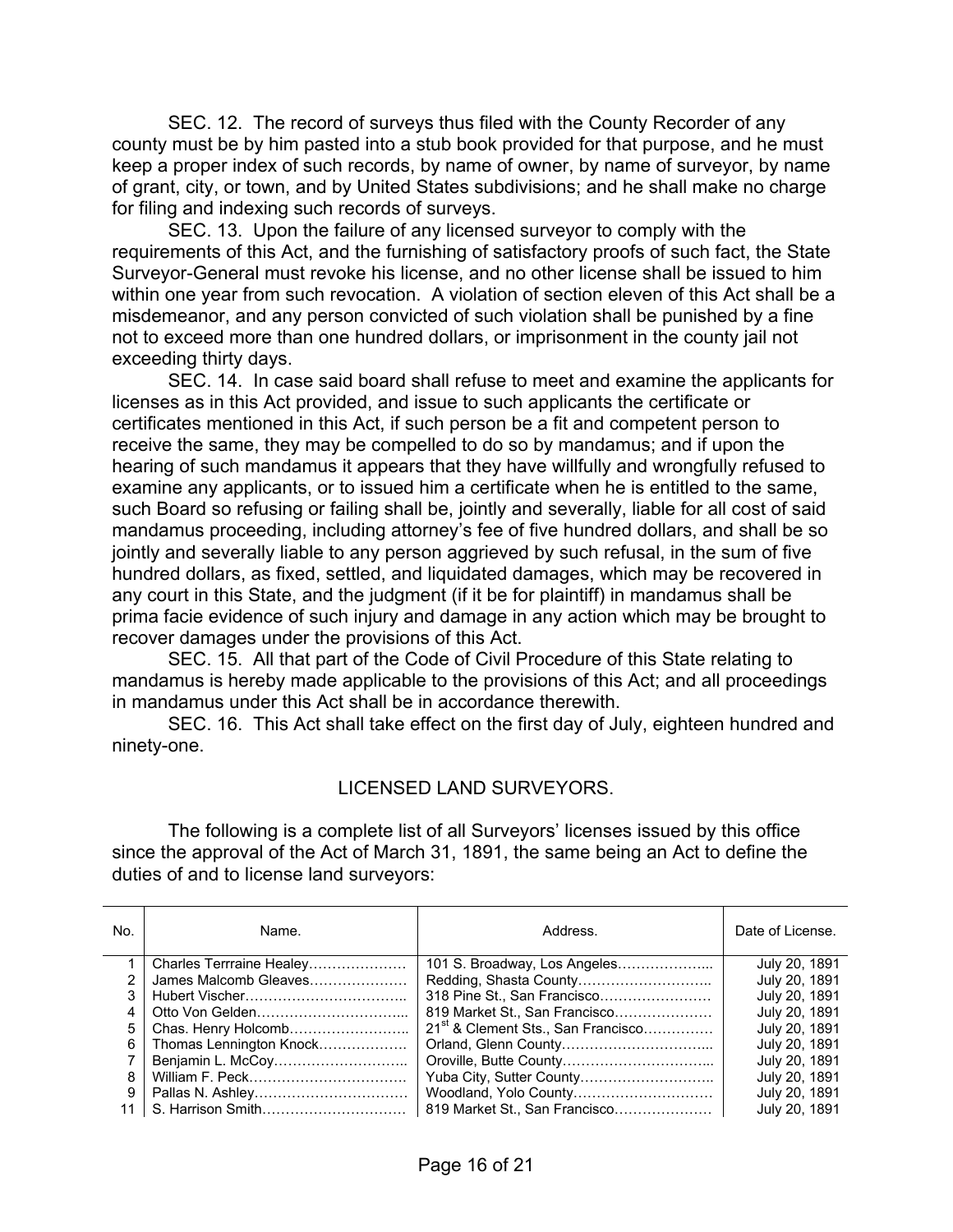| 12 | Adolph Theodore Herrmann     |                                | July 22, 1891  |
|----|------------------------------|--------------------------------|----------------|
| 13 | Edmund L. Van der Naillen    | 723 Market St., San Francisco  | July 27, 1891  |
| 14 | Arthur Walter Keddie         | Quincy, Plumas County          | Aug. 10, 1891  |
| 15 |                              |                                | Aug. 10, 1891  |
| 16 |                              |                                | Aug. 10, 1891  |
| 17 |                              |                                | Aug. 10, 1891  |
| 18 |                              |                                | Aug. 10, 1891  |
| 19 |                              |                                | Aug. 10, 1891  |
| 20 | Jason Russell Meek           | Marysville, Yuba County        | Aug. 10, 1891  |
| 21 |                              |                                | Aug. 18, 1891  |
| 22 | Sam Houston Rice             | Ukiah, Mendocino County        | Aug. 12, 1891  |
| 23 | David Edward Hughes          | Irvington, Alameda County      | Aug. 13, 1891  |
| 24 |                              |                                | Aug. 13, 1891  |
| 25 | Charles Henry Congden        |                                | Aug. 13, 1891  |
| 26 | Joseph Armitage Shaw         | Ferndale, Humboldt County      | Aug. 13, 1891  |
| 27 |                              | Bakersfield, Kern County       | Aug. 15, 1891  |
| 28 |                              | Forest City, Siskiyou County   | Aug. 18, 1891  |
| 29 | Allen Crosby Hardison        | Santa Paula, Ventura County    | Aug. 18, 1891  |
| 30 |                              | Maxwell, Colusa County         | Aug. 18, 1891  |
| 31 | Frederick William Skinner    |                                | Aug. 18, 1891  |
| 32 | Russell Lambert Dunn         | Auburn, Placer County          | Aug. 24, 1891  |
|    |                              |                                |                |
| 33 | Hiram Clay Kellogg           | Anaheim, Orange County         | Sept. 7, 1891  |
| 34 |                              |                                | Sept. 7, 1891  |
| 35 | Joseph Russell Mauran        |                                | Sept. 10, 1891 |
| 36 |                              | La Porte, Plumas County        | Sept. 10, 1891 |
| 37 | John Frederick Herman Stable |                                | Sept. 10, 1891 |
| 38 | Jonathan C. Shephard         |                                | Sept. 10, 1891 |
| 39 | George Henry Mitchell        | Callahan, Siskiyou County      | Sept. 10, 1891 |
| 40 | Lemuel Franklin Bassett      | Redding, Shasta County         | Sept. 10, 1891 |
| 41 | Valentine James Rowan        |                                | Oct. 16, 1891  |
| 42 |                              |                                | Oct. 16, 1891  |
| 43 | James William Johnson        | Riverside, Riverside County    | Oct. 16, 1891  |
| 44 | Samuel R. Langworthy         | Riverside, Riverside County    | Oct. 16, 1891  |
| 45 |                              |                                | Oct. 16, 1891  |
| 46 |                              | Riverside, Riverside County    | Oct. 16, 1891  |
| 47 |                              | Oceanside, San Diego County    | Oct. 16, 1891  |
| 48 | David Floyd McIntire         | Lakeport, Lake County          | Nov. 10, 1891  |
| 49 | Gustavus Olivio Newman       | Riverside, Riverside County    | Nov. 10, 1891  |
| 50 | Thomas Martin Tapp           | Colton, San Bernardino County  | Nov. 10, 1891  |
| 51 | William W. Allen             |                                | Nov. 10, 1891  |
| 52 | Charles John Lathrop         | College City, Colusa County    | Nov. 10, 1891  |
| 53 | Ernest August Zoellin        | Redding, Shasta County         | Nov. 10, 1891  |
| 54 |                              |                                | Nov. 10, 1891  |
| 55 | William H. Tinker            | Coronado, San Diego County     | Nov. 16, 1891  |
| 56 | William Anthony Burr         |                                | Nov. 16, 1891  |
| 57 | John Allibone Morton         |                                | Nov. 17, 1891  |
| 58 | Charles Dewey Martin         | Merced, Merced County          | Nov. 24, 1891  |
| 59 |                              |                                | Nov. 24, 1891  |
| 60 | Curtis Mason Barker          | Mayfield, Santa Clara County   | Nov. 24, 1891  |
| 61 | Davenport Bromfield          | Redwood City, San Mateo County | Nov. 24, 1891  |
| 62 |                              | Rio Vista, Solano County       | Nov. 24, 1891  |
| 63 | Stonewall Jackson Harris     | Jerseydale, Mariposa County    | Nov. 24, 1891  |
| 65 |                              | Hanford, Kings County          | Nov. 23, 1891  |
| 66 | Adolphus Henry Coulter       | San Andreas, Calaveras County  | Nov. 23, 1891  |
| 67 | Wiley Edwards Brasfield      | College City, Colusa County    | Nov. 23, 1891  |
| 68 | Charles Edwin Uren           | Grass Valley, Nevada County    | Nov. 23, 1891  |
| 69 | Smith P. McKnight            |                                | Nov. 23, 1891  |
| 70 | Wirt Robinson Macmurdo       | Bakersfield, Kern County       | Nov. 23, 1891  |
| 71 | Frederick Thomas Newbery     |                                | Nov. 23, 1891  |
| 72 | Edward Clement Uren          | Auburn, Placer County          | Nov. 23, 1891  |
| 73 | Lucien Bonaparte Healy       | Red Bluff, Tehama County       | Nov. 23, 1891  |
| 74 | Carroll McTarnahan           | Sonora, Tuolumne County        | Nov. 21, 1891  |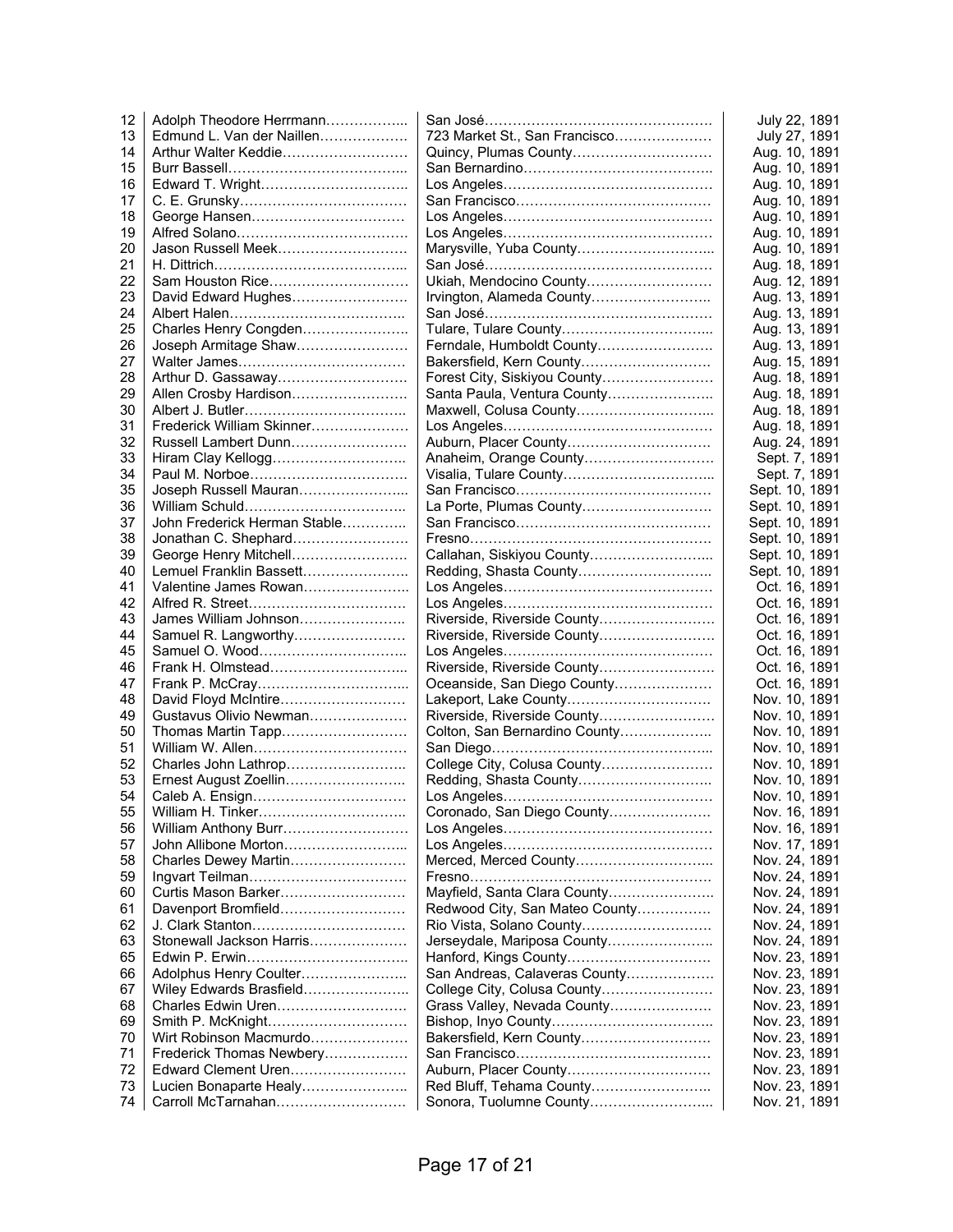| 75         | Robert Allen Brown                  | Porterville, Tulare County         | Nov. 24, 1891                  |
|------------|-------------------------------------|------------------------------------|--------------------------------|
| 76         | William Penn Stoneroad              | Merced, Merced County              | Nov. 24, 1891                  |
| 77         | Zebulon Brownlow Stuart             |                                    | Nov. 24, 1891                  |
| 78         | Randolph M. Vail                    | San Jacinto, San Diego County      | Nov. 24, 1891                  |
| 79         | Joacob William Kaerth               | Maxwell, Colusa County             | Nov. 24, 1891                  |
| 80         |                                     |                                    | Dec. 8, 1891                   |
| 81         | Samuel Elbert Brackins              | Redding, Shasta County             | Dec. 29, 1891                  |
| 82         | Edward Lowens                       |                                    | Dec. 29, 1891                  |
| 83         | Charles W. Hendel                   | La Porte, Plumas County            | Jan. 4, 1892                   |
| 84         |                                     |                                    | Jan. 4, 1892                   |
| 85         | Charles Carroll Taylor              | Gaberville, Humboldt County        | Jan. 4, 1892                   |
| 86         |                                     |                                    | Jan. 4, 1892                   |
| 87         | Ernst Nicholas Willberg             |                                    | Jan. 4, 1892                   |
| 88         | Frank Ephraim Herrick               | Eureka, Humboldt County            | Jan. 4, 1892                   |
| 89         | Jesse T. Meddock                    | Comptche, Mendocino County         | Jan. 4, 1892                   |
| 90         | Thomas Montague Shaw                |                                    | Jan. 4, 1892                   |
| 91         | Sampson L. Ward                     | Nuevo, San Diego County            | Jan. 5, 1892                   |
| 92         |                                     |                                    | Jan. 5, 1892                   |
| 93         | John Simpson McNeish                | Bakersfield, Kern County           | Jan. 5, 1892                   |
| 94         | George Ellis Washburn               |                                    | Jan. 13, 1892                  |
| 95         | George Frederick Allardt            |                                    | Feb. 15, 1892                  |
| 96         | Newton Van Vliet Smyth              | Santa Rosa, Sonoma County          | Feb. 27, 1892                  |
| 97         | Frank Enos Smith                    |                                    | Feb. 27, 1892                  |
| 98         | Thomas White Reece                  |                                    | Mar. 5, 1892                   |
| 99         | Thomas Jefferson Montgomery         | Ukiah, Mendocino County            | Mar. 12, 1892                  |
| 100        |                                     | Ukiah, Mendocino County            | Mar. 12, 1892                  |
| 101        | Thomas Henry James                  |                                    | Mar. 17, 1892                  |
| 102        |                                     |                                    | Mar. 29, 1892                  |
| 103        | Jesse Newton Lentell                | Eureka, Humboldt County            | Mar. 29, 1892                  |
| 104        | William F. H. Mueser                |                                    | April 21, 1892                 |
| 105        | Jefferson Davis Etter               |                                    | May 11, 1892                   |
| 106        | Cassius Morton Phinney              |                                    | May 14, 1892                   |
| 107        | Waldo Wade Waggoner                 | Nevada City, Nevada County         | June 20, 1892                  |
| 108        | Alonzo Tulley Fowler                |                                    | July 6, 1892                   |
| 109        |                                     | Redlands, San Bernardino County    | July 13, 1892                  |
| 110        | George Warner Sherwood              | Riverside, Riverside County        | Aug. 4, 1892                   |
| 111        | Vandiver Reid Eilliott              | Paso Robles, San Luis Obispo       | Aug. 9, 1892                   |
| 112        |                                     |                                    | Sept. 17, 1892                 |
| 113        |                                     | Selma, Fresno County               | Oct. 11, 1892                  |
| 114        | Lucius Franklin Cooper              | Crescent City, Del Norte County    | Oct. 11, 1892                  |
| 115        | Augustus T. Smith                   | Eureka, Humboldt County            | Nov. 7, 1892                   |
| 116        | William Frank Luning                | Red Bluff, Tehama County           | Dec. 16, 1892                  |
| 117<br>118 | Edwin Morris Capps<br>James Branham | Susanville, Lassen County          | Dec. 20, 1892<br>Dec. 20, 1892 |
| 119        | George Fiske Wakefield              |                                    |                                |
| 120        |                                     | San Lucas, Monterey County         | Dec. 20, 1892<br>Dec. 20, 1892 |
| 121        | George W. Pearson                   |                                    |                                |
| 122        | Henry Edward Clermont Freusier      |                                    | Dec. 28, 1892<br>Jan. 5, 1993  |
| 123        | Joseph Lees Maude                   | Riverside, Riverside County        | Feb. 1, 1893                   |
| 124        | Francis L. Mennet                   | San Miguel, San Luis Obispo County | Feb. 2, 1893                   |
| 125        | Walter Ephraim Downs                | Sutter Creek, Amador County        | Feb. 16, 1893                  |
| 126        | Lewis Vanderbilt                    | Ferndale, Humboldt County          | Mar. 14, 1893                  |
| 127        | George Lafayette Hoxie              |                                    | Mar. 14, 1893                  |
| 128        | Harvey Johnson Sarter               | Little Shasta, Siskiyou County     | Mar. 17, 1893                  |
| 129        | James Bond Pope                     |                                    | April 3, 1893                  |
| 130        |                                     | Wildomar, San Diego County         | May 1, 1893                    |
| 131        | S. Henderson Finley                 | Santa Ana, Orange County           | May 1, 1893                    |
| 132        | Porter Perrin Wheaton               |                                    | June 1, 1893                   |
| 133        | Julius H. Striedinger               |                                    | June 26, 1893                  |
| 134        |                                     | Berkeley, Alameda County           | June 26, 1893                  |
| 135        | Robert Emmet Donohoe                | Ukiah, Mendocino County            | July 6, 1893                   |
| 136        |                                     | Red Bluff, Tehama County           | July 18, 1893                  |
|            |                                     |                                    |                                |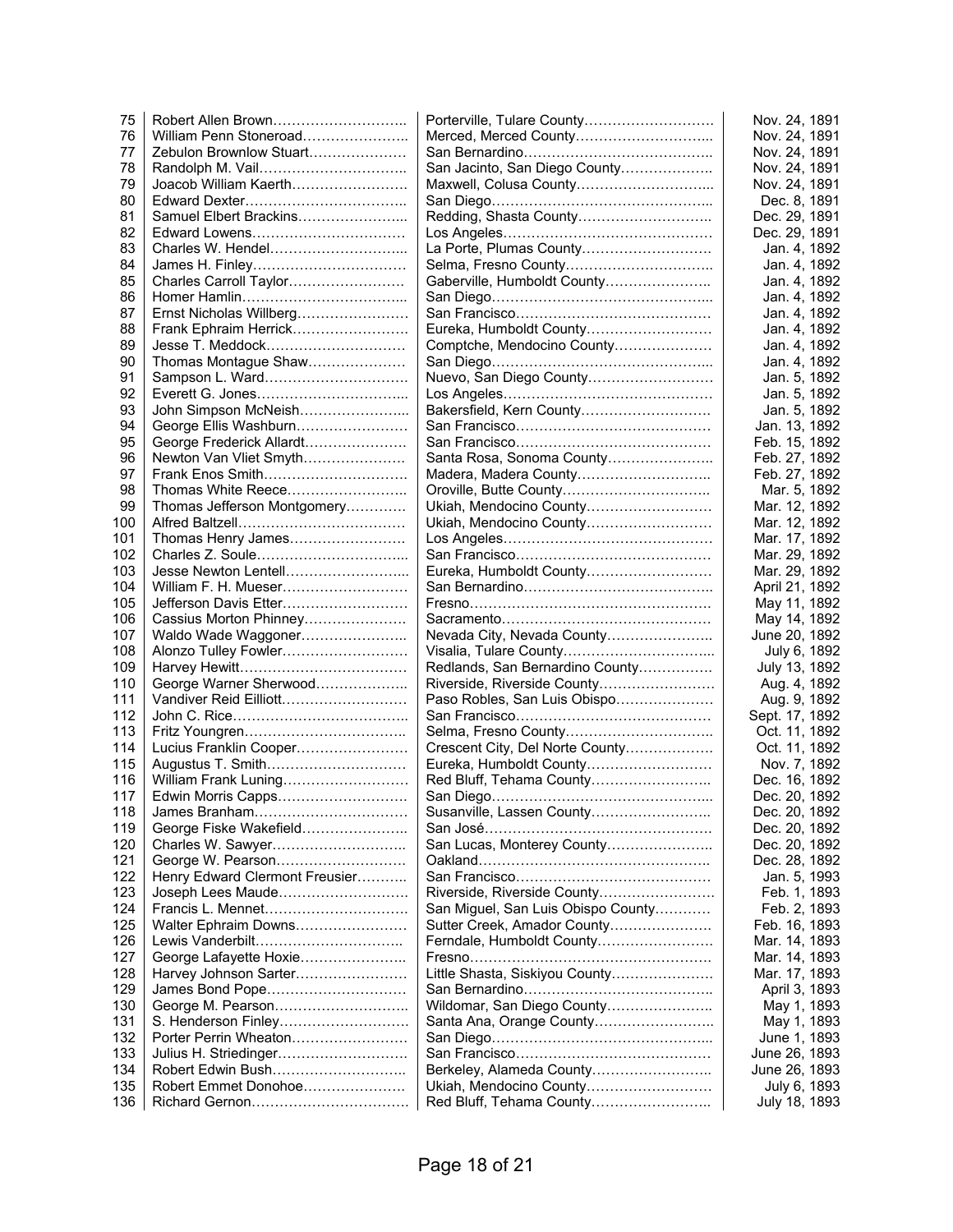| 137 |                            |                                         | Sept. 27, 1893 |
|-----|----------------------------|-----------------------------------------|----------------|
| 138 | Henry Bloom Shackleford    |                                         | Oct.7, 1893    |
| 139 |                            | Lower Lake, Lake County                 | Oct. 24, 1893  |
| 140 | Henry Orbison Evans        | Riverside, Riverside County             | Nov. 4, 1893   |
| 141 | William Williss Fogg       |                                         | Nov. 14, 1893  |
| 142 | Kingsbury Sanborn          | Riverside, Riverside County             | Nov. 28, 1893  |
| 143 | Oscar Wood Jasper          |                                         | Dec. 12, 1893  |
| 144 | John G. McMillan           |                                         | Dec. 14, 1893  |
| 145 | John Henry Garber          | Salinas, Monterey County                | Dec. 30, 1893  |
| 146 | George Frederic Spurrier   |                                         | Jan 18, 1894   |
| 147 |                            | Santa Margarita, San Luis Obispo County | Feb. 13, 1894  |
| 148 |                            | Los Banos, Merced County                | Feb. 15, 1894  |
| 149 | Frederick Edward Lewis     |                                         | Mar. 6, 1894   |
| 150 | Samuel Davis Kendall       |                                         | Mar. 14, 1894  |
| 151 | John Randolph Price        |                                         | Mar. 15, 1894  |
| 152 | Alfred Lewis McCandless    | Salinas, Monterey County                | April 14, 1894 |
| 153 | Charles Freeman Nourse     |                                         | April 21, 1894 |
| 154 | Edward Nelson Eager        |                                         | May 28, 1894   |
| 155 |                            | Modesto, Stanislaus County              | June 7, 1894   |
| 156 | Thomas David Allin         | Pasadena, Los Angeles County            | July 2, 1894   |
| 157 | Joshua Francis Weston      | St. John, Glenn County                  | July 2, 1894   |
| 158 | Lawrence Hartsborne Shortt |                                         | July 30, 1894  |
| 159 | Herbert M. Whitaker        |                                         | July 30, 1894  |
| 160 |                            |                                         | Aug. 11, 1894  |
|     | Roscoe Wheeler, Jr         | Fruitvale, Alameda County               |                |
| 161 |                            |                                         | Sept. 13, 1894 |
| 162 |                            |                                         | Sept. 13, 1894 |
| 163 |                            | Modesto, Stanislaus County              | Sept. 18, 1894 |
| 164 | Charles Albert Spurrier    | Modesto, Stanislaus County              | Sept. 18, 1894 |
| 165 | George N. Randle           | Colusa, Colusa County                   | Sept. 24, 1894 |
| 166 | George Allen Doyle         |                                         | Sept. 24, 1894 |
| 167 |                            |                                         | Sept. 29, 1894 |
| 168 |                            |                                         | Oct. 11, 1894  |
| 169 | William Howard Earl        | Lake Greeno, Lassen County              | Oct. 17, 1894  |
| 170 | Elliott Davis Perry        |                                         | Oct. 17, 1894  |
| 171 | George Alfred Brown        |                                         | Oct. 17, 1894  |
| 172 |                            |                                         | Oct. 17, 1894  |
| 173 |                            | South Riverside, Riverside County       | Oct. 20, 1894  |
| 174 |                            |                                         | Oct. 24, 1894  |
| 175 | Benjamin McLeran           |                                         | Nov. 1, 1894   |
| 176 | Charles W. Henderson       |                                         | Nov. 1, 1894   |
| 177 | Charles Wilbur Guptill     |                                         | Nov. 1, 1894   |
| 178 | David Lindsay Wishon       |                                         | Nov. 14, 1894  |
| 179 |                            |                                         | Nov. 15, 1894  |
| 180 | Richard P. Hammond         |                                         | Nov. 15, 1894  |
| 181 |                            |                                         | Nov. 27, 1894  |
| 182 | George Lewis Nusbaumer     |                                         | Nov. 27, 1894  |
| 183 | Fred. Manning Miller       | Grass Valley, Nevada County             | Nov. 28, 1894  |
| 184 |                            |                                         | Dec. 18, 1894  |
| 185 | Arthur Stanley Hobby       | Ontario, San Bernardino County          | Dec. 26, 1894  |
| 185 | Albert Clark Freeland      | Anderson, Shasta County                 | Jan. 5, 1895   |
| 186 | Joseph Charles Boyd        |                                         | Jan. 7, 1895   |
| 187 | James Walter Phillips      | Lewiston, Trinity County                | Jan. 7, 1895   |
| 188 | Henry Beach Fisher         |                                         | Jan. 9, 1895   |
| 189 | Frank Ferdinand Flournay   |                                         | Jan. 14, 1895  |
| 190 | Hayden Lewis Demeritt      |                                         | Jan. 17, 1895  |
| 191 |                            | Lakeport, Lake County                   | Jan. 18, 1895  |
| 192 | Albert Van der Naillen, Jr |                                         | Jan. 24, 1895  |
| 193 | Elam Cameron Brown         | Martinez, Contra Costa County           | Jan. 29, 1895  |
| 194 | Irving Allen Hubon         |                                         | Feb. 11, 1895  |
| 195 |                            |                                         | Feb. 12, 1895  |
| 196 | Samuel Worsley Smith       | Sonora, Tuolumne County                 | Feb. 12, 1895  |
| 197 |                            | Hollister, San Benito County            | Feb. 12, 1895  |
|     |                            |                                         |                |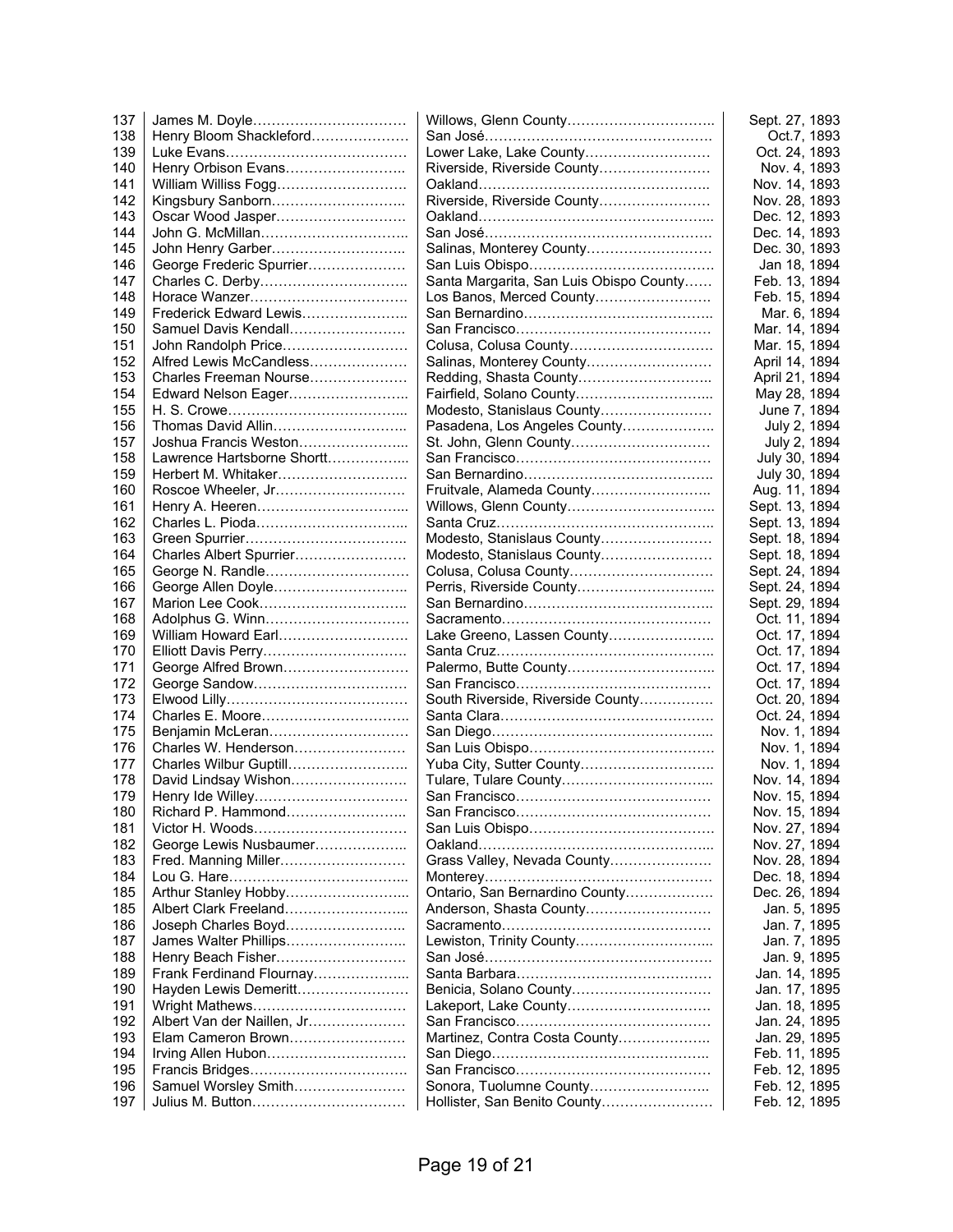| 198 | Edmund Davis Grove            | Modesto, Stanislaus County     | Feb. 13, 1895  |
|-----|-------------------------------|--------------------------------|----------------|
| 199 | John Jackson Lewis            | Watsonville, Santa Cruz County | Feb. 14, 1895  |
| 200 | Charles Stephen Tilton        |                                | Feb. 1895      |
| 201 | Jim J. Huncilman              |                                | Mar. 2, 1895   |
| 202 | William Penn Humphreys        |                                | Mar. 20, 1895  |
| 203 | Lemuel D. Davis               | Downieville, Sierra County     | Mar. 29, 1895  |
| 204 | William Truman Kirkwood       | Ukiah, Mendocino County        | Mar. 29, 1895  |
| 205 | William K. Brown              | Hollister, San Benito County   | Mar. 29, 1895  |
| 206 | George Coffin Power           |                                | Mar. 29, 1895  |
| 207 | George Bell Douglas           | Modesto, Stanislaus County     | April 1, 1895  |
| 208 | Norman Benjamin Kellogg       |                                | April 12, 1895 |
| 209 | George Lynde Richardson       | San Rafael, Marin County       | April 12, 1895 |
| 210 | Lucius Edgar Ricksecker       | Occidental, Sonoma County      | April 16, 1895 |
| 211 |                               | Gazelle, Siskiyou County       | April 18, 1895 |
| 212 | George Herbert Herrold        |                                | April 25, 1895 |
| 213 | Frank Ellsworth Trask         | Ontario, San Bernardino County | April 25, 1895 |
| 214 | Charles C. Brown              | Norwalk, Los Angeles County    | April 30, 1895 |
| 215 | Albert Park Campbell          | Lakeview, Riverside County     | May 7, 1895    |
| 216 | Luther Wagoner                | Georgetown, El Dorado County   | May 29, 1895   |
| 217 | George Allen Atherton         |                                | June 24, 1895  |
| 218 |                               | Anaheim, Orange County         |                |
|     | Stephen E. Kieffer            |                                | July 16, 1895  |
| 219 | Charles Augustus Robinson     |                                | Aug. 26, 1895  |
| 220 | James E. Woods                | Harrison, San Mateo County     | Oct. 1, 1895   |
| 221 |                               |                                | Oct. 9, 1895   |
| 222 | Albert Augustus Smith         | Alturas, Modoc County          | Oct. 22, 1895  |
| 223 | Ernest G. Hamilton            | Riverside, Riverside County    | Nov. 7, 1895   |
| 224 | William D. Minckler           | Susanville, Lassen County      | Jan. 2, 1896   |
| 225 |                               | Weaverville, Trinity County    | Jan. 8, 1896   |
| 226 | Victor Talmage McCraw         | Hollister, San Benito County   | Jan. 30, 1896  |
| 227 | Joseph Henry Smith            |                                | Feb. 10, 1896  |
| 228 | Henry Christian Langrehr      |                                | Feb. 17, 1896  |
| 229 |                               |                                | Feb. 24, 1896  |
| 230 |                               |                                | April 17, 1896 |
| 231 | Thomas W. Bulpin              | South Pasadena, Los Angeles Co | May 21, 1896   |
| 232 |                               | Santa Ana, Orange County       | May 21, 1896   |
| 233 | William Baruch Gilbert        | Redwood City, San Mateo County | June 5, 1896   |
| 234 |                               |                                | June 13, 1896  |
| 235 | Michael M. O'Shaughnessy      |                                | June 27, 1896  |
| 236 | Robert H. Edmiston            |                                | July 8, 1896   |
| 237 | James B. Cowden               |                                | Aug. 8, 1896   |
| 238 | Charles Albert de St. Maruice | Colusa, Colusa County          | Oct. 1, 1896   |
| 239 | James Malcolm Gleaves, Jr     | Redding, Shasta County         | Oct. 2, 1896   |
| 240 | Joseph Rogers Wilkinson       |                                | Oct. 10, 1896  |
| 241 | George B. Applegate           |                                | Oct. 14, 1896  |
| 242 | Charles S. Rogers             | Anaheim, Orange County         | Oct. 27, 1896  |
| 243 | Oscar Constantin Hueber       | Healdsburg, Sonoma County      | Nov. 2, 1896   |
| 244 | John Church Bunner            |                                | Nov. 4, 1896   |
| 245 | Dreuzy Allwyn Jones           |                                | Nov. 12, 1896  |
| 246 |                               |                                | Dec. 16, 1896  |
| 247 | Ralph Laban Harter            | San Andreas, Calaveras County  | Dec. 19, 1896  |
| 248 | Walter Harold Kirkbride       | Nevada City, Nevada County     | Dec. 26, 1896  |
| 249 | Harry Fritsch Stafford        |                                | Jan. 6, 1897   |
| 250 | Joseph Archibald Graham       | St. Helena, Napa County        | Jan. 11, 1897  |
| 251 | William Cyrus Elsemore        | Eureka, Humboldt County        | Jan. 12, 1897  |
| 252 | Harry Webb Harris Penniman    | San Andreas, Calaveras County  | Jan. 22, 1897  |
| 253 | Ernest McCullough             | Sausalito, Marin County        | Feb. 1, 1897   |
| 254 |                               |                                | Feb. 1, 1897   |
| 255 | Fred Walter Stickney          | Little River, Mendocino County | Feb. 3, 1897   |
| 256 |                               | San Andreas, Calaveras County  | Mar. 13, 1897  |
| 257 |                               | Eureka, Humboldt County        | Mar. 25, 1897  |
| 258 | Samuel F. Pearson             | Riverside, Riverside County    | April 9, 1897  |
| 259 |                               |                                | May 15, 1897   |